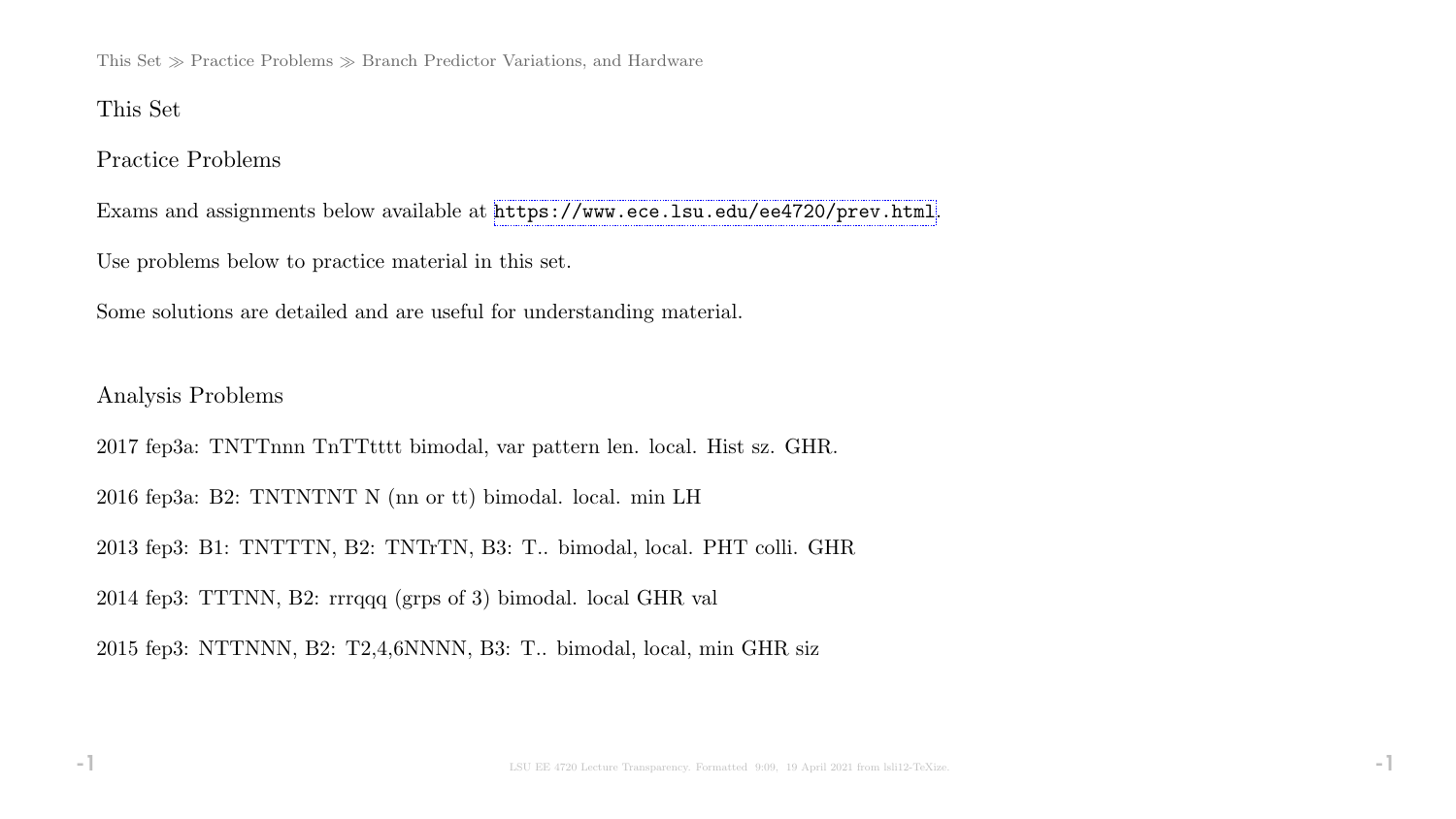This Set  $\gg$  Practice Problems  $\gg$  Branch Predictor Variations, and Hardware

### Branch Predictor Variations, and Hardware

2019 Final Exam Problem 3b: Update gshare GHR using predicted outcome.

2018 Final Exam Problem 4b: Convert local predictor to global predictor.

2016 fep3 (b) Post-loop branch on global predictor variations.

2017 fep3 (b): Convert illustrated bimodal into local predictor.

2013 fep3b: Draw a digram of local predictor.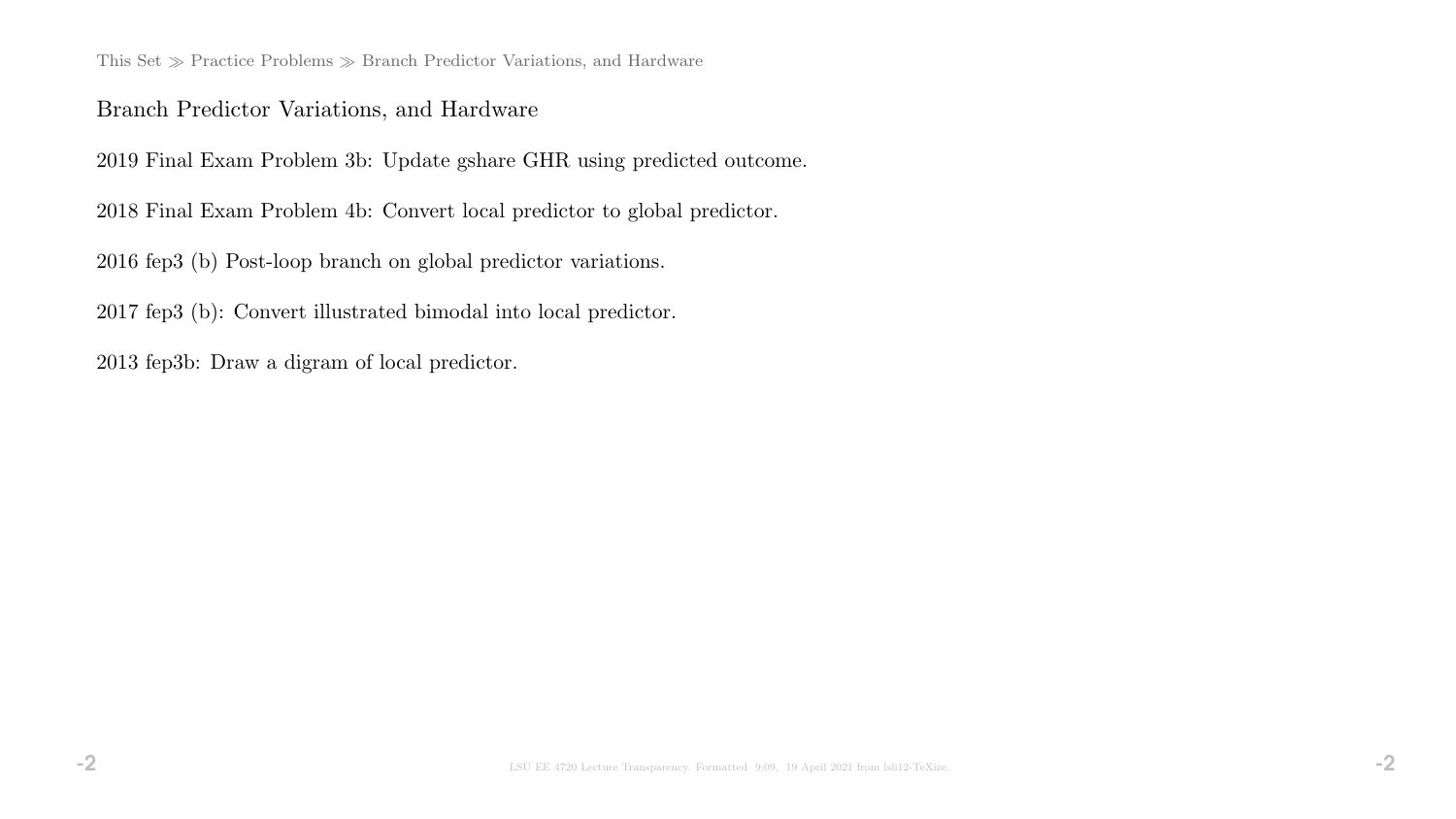Overview Direction and Target Prediction

#### CTI (Control Transfer Instruction):

Any instruction that causes instruction fetch to switch to another location, the target, (either immediately or after the execution of a delay-slot instruction). This includes branches, jumps, calls, and traps.

## Direction and Target Prediction

### Branch Direction Prediction:

Prediction of the outcome of branch. (Whether taken or not taken.)

There are many methods of predicting branches.

One estimate is  $10P$  different predictors  $\dots$ 

 $\dots$  where  $P$  is the number of computer engineering professors.

Fortunately the most important ones are use a few simple techniques.

CTI Target Prediction: Prediction of the target of a branch or of other CTI's.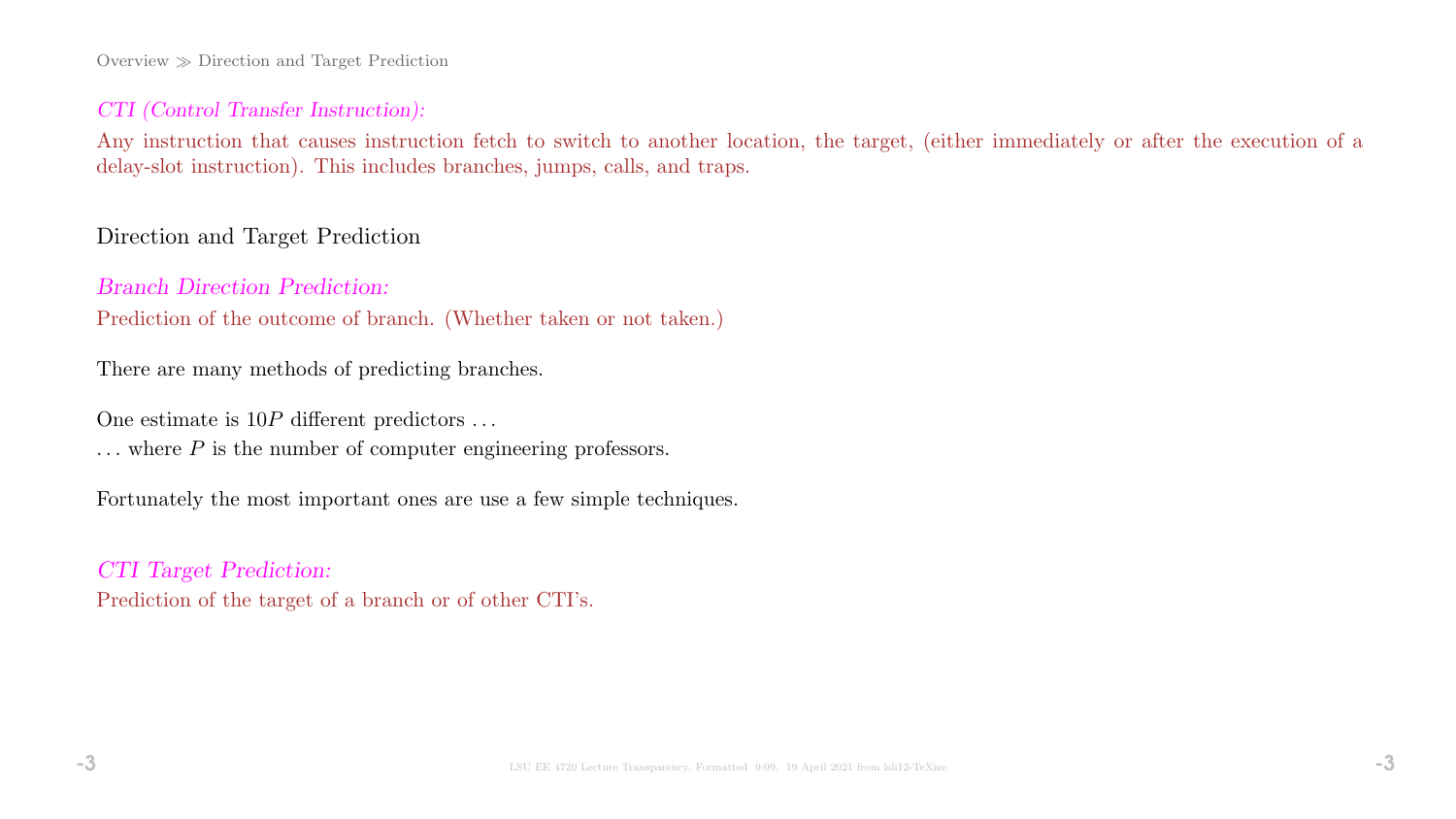Overview  $\gg$  CTI Prediction Motivation

#### CTI Prediction Motivation

The 5-stage MIPS scalar pipeline executes CTIs without penalty.

Penalty cannot be avoided in other implementations ...

 $\ldots$  such as 2-way superscalar  $\ldots$ 

. . . or a 10-stage pipeline.

Branches occur frequently in code, about one in six in some integer code.

Without prediction their impact on performance will be significant.

For example, code can take 75% longer on a 4-way superscalar pipeline.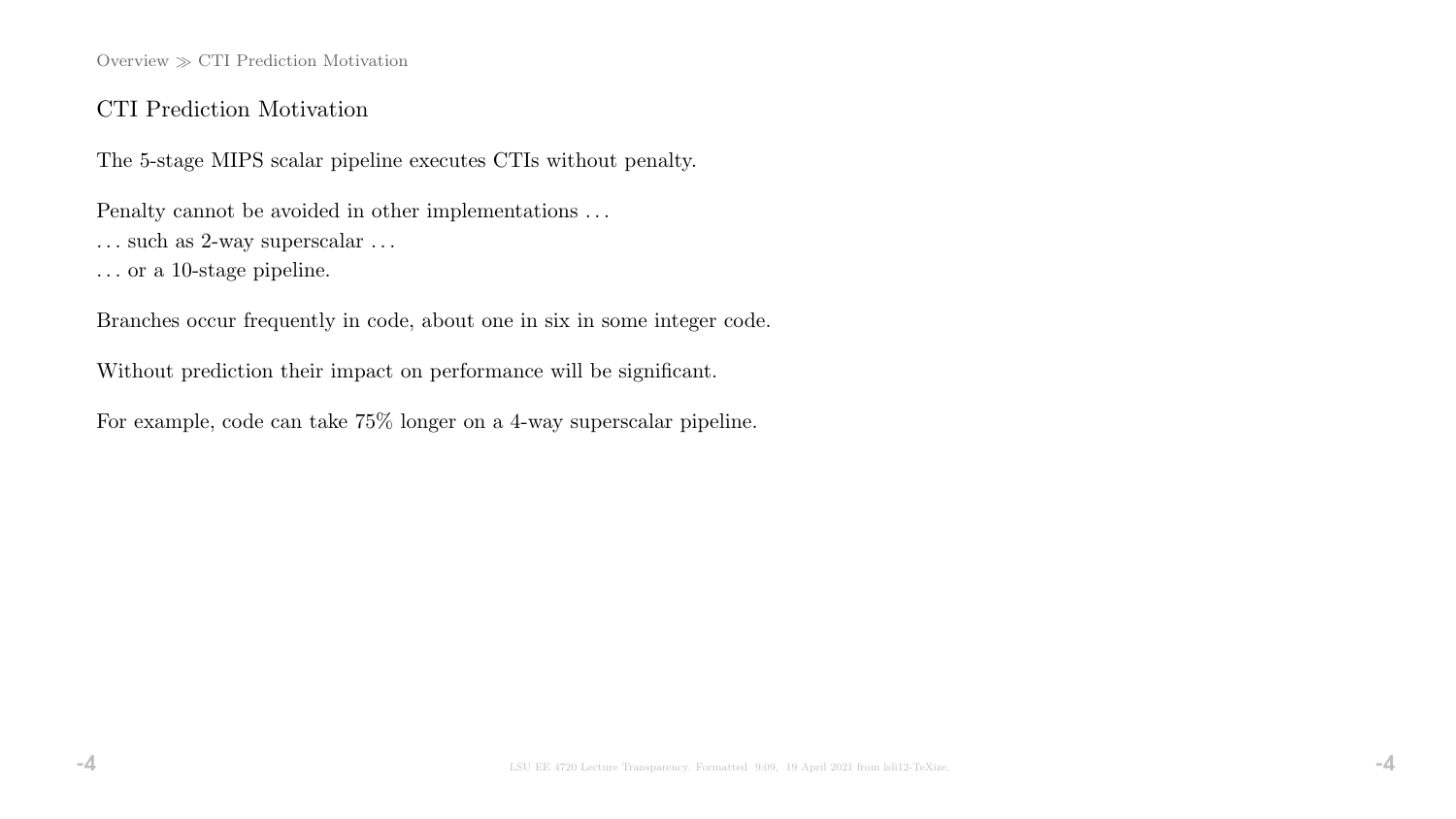Overview  $\gg$  CTI Prediction Motivation  $\gg$  Example: Impact of branches on 4-way MIPS

## Example: Estimate of impact on 4-way superscalar 5-stage MIPS:

Assume that one out of six instructions is a branch . . . . . . and that the code is perfectly scheduled so that there are no stalls.

Ideal time to execute N instructions:  $\lceil N/4 \rceil$ .

Number of squashed instructions if branch is in . . . ... Slot 0:  $2+4$ , Slot 1:  $1+4$ , Slot 2:  $0+4$ , Slot 3:  $0+3$ ... . . . Average: 4.5.

Number of squashed instructions:  $N_{\frac{1}{6}}^{\frac{1}{4}}4.5 = 0.75N$ .

Execution time with squashed instructions:  $(1 + 0.75)N/4$ .

Slowdown due to squashes:  $\frac{(1.75)N/4}{N/4} = 1.75$ .

That's 75% longer. Seventy-five percent!.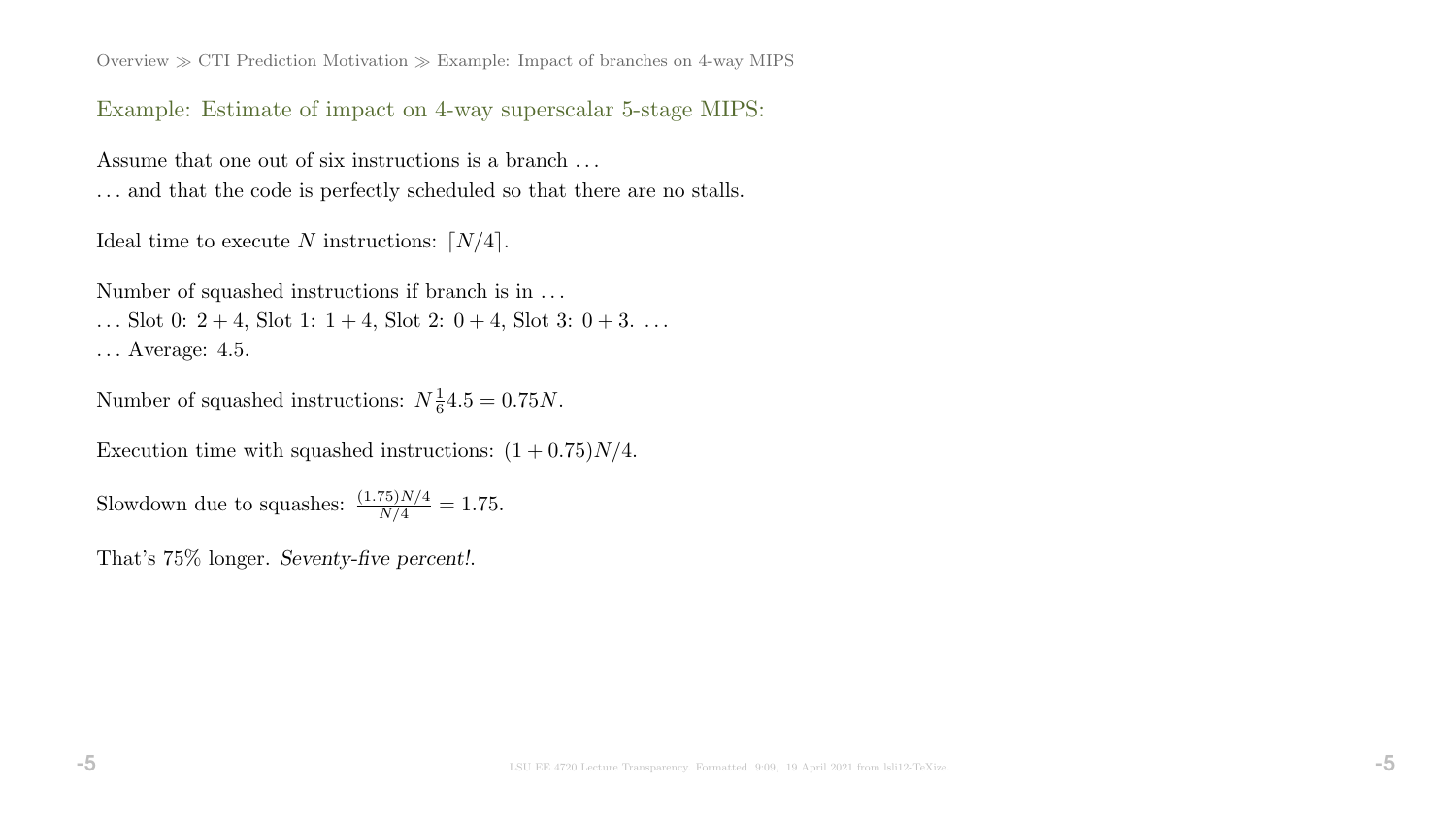Overview  $\gg$  Methods Covered

# Methods Covered

Simple: the Bimodal Predictor

A.k.a. the One-level predictor Commonly used in simpler CPUs.

Correlating (Two-Level) Predictors

Local History, a.k.a. PAg.

Global History, a.k.a. GAg.

gshare.

Commonly used in general purpose CPUs.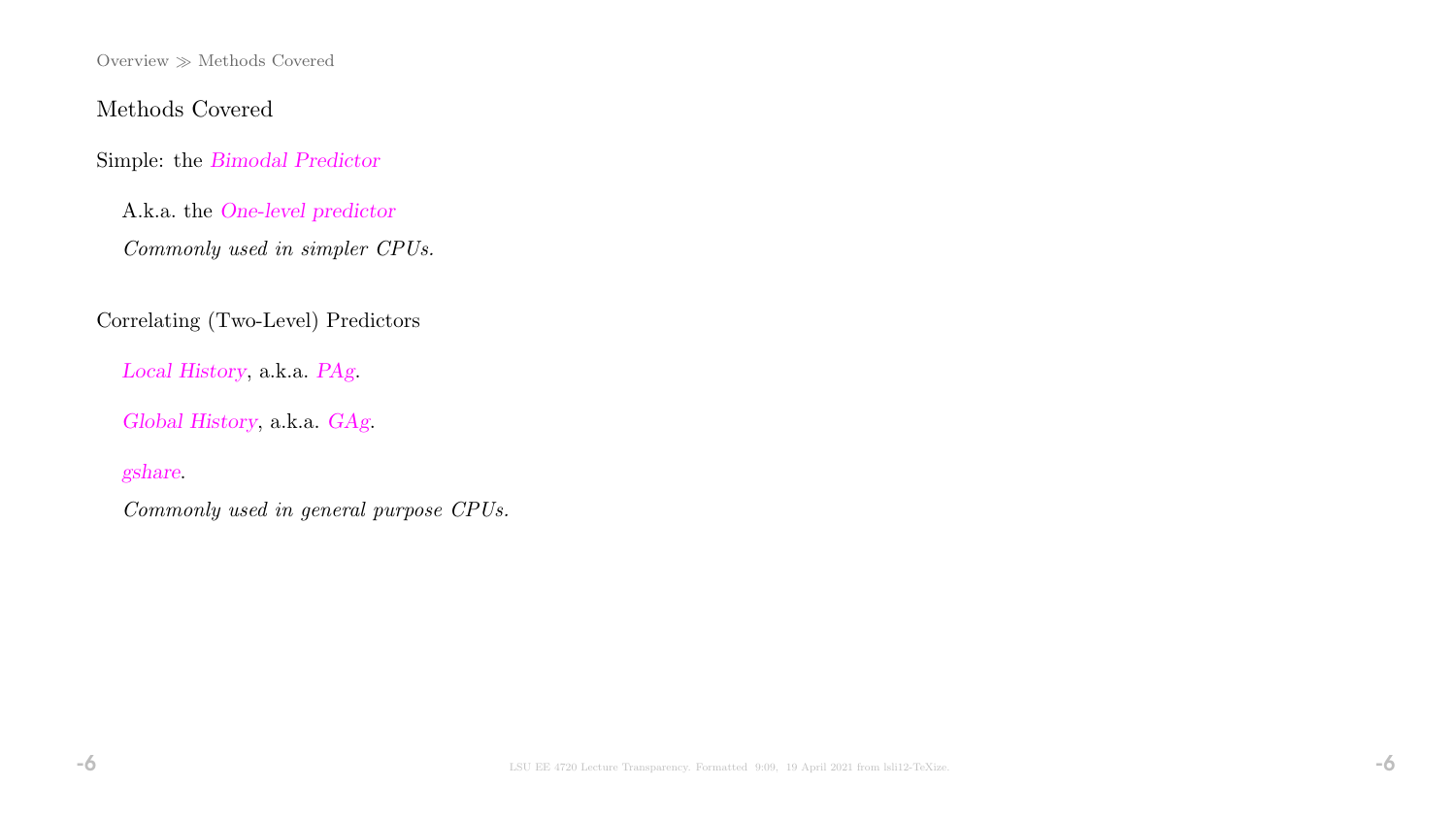Branch Prediction Idea

# Branch Prediction Idea

Idea: Predict using past behavior.

# Typical Behaviors

|                                        | $A: \text{ }$ beq $r2, r0,$ ERROR $\# N N N N N N N N $                   | # Never (or very rarely) taken. |
|----------------------------------------|---------------------------------------------------------------------------|---------------------------------|
|                                        | B: bne r3, r0, LOOP # T T N T T N T T N  # Looks like a 3-iteration loop. |                                 |
| $C:$ bltz $r4$ , SKIP                  | # T T N N T T N N T T N N  # Arbitrary repeating pattern.                 |                                 |
| D: bc1t LINEX                          | # T T T T N N N N N  # Long runs of Ns and Ts.                            |                                 |
| r1, 0(r2)<br>$\mathbf{1}$ <sub>M</sub> | # Random number: 0 or 1.<br>$E:$ beg r1, r0 SKIP $# T N N T N T T N $     | # Random, no pattern.           |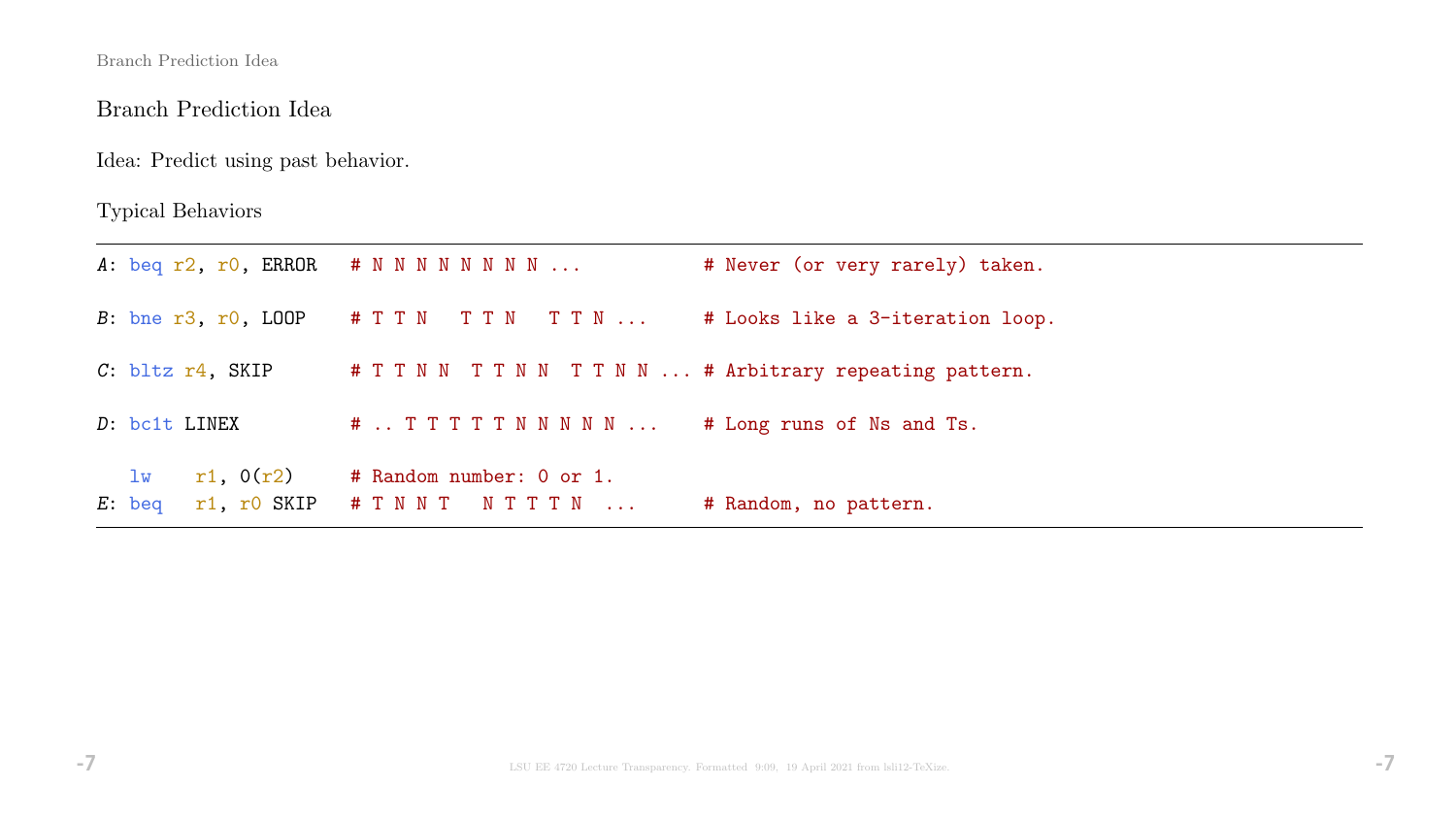Terminology and Execution Example  $\gg$  Execution Example

#### Terminology and Execution Example

Example: Default (for EE 4720) execution timing on a 2-way superscalar MIPS implementation with branch prediction.

In cycle 0, when the branch is in IF, it is predicted taken.

In cycle 1, when the branch is in ID, the predicted target, TARG, is fetched.

Alas, the branch has been *mispredicted*, this is discovered when the branch is resolved, in EX by the ALU near the end of cycle 2.

Instructions from  $\text{lw}$  to jr are speculatively executed from cycle 1 to 3.

In cycle 3, when the branch is in ME, the wrong-path instructions, lw, addi, ...,  $jr$ , are squashed, part of misprediction recovery.

In cycle 4 the correct-path instructions are finally fetched, starting at the branch fall-through instruction, sub.

The *misprediction penalty* in this example is 3 cycles.

| # Cycle                               |  | 0 1 2 3 4 5 6 7 8 |  |                |  |
|---------------------------------------|--|-------------------|--|----------------|--|
| beq $r1$ , $r2$ , TARG IF ID EX ME WB |  |                   |  |                |  |
| add r2, r3, r4 IF ID EX ME WB         |  |                   |  |                |  |
| sub r6, r7, r8                        |  |                   |  | IF ID EX ME WB |  |
| or r9, r10, r11                       |  |                   |  | IF ID EX ME WB |  |

| TARG:                     |  |                   |  |  |
|---------------------------|--|-------------------|--|--|
| 1w r7, 4(r6)              |  | IF ID EXx         |  |  |
| addi r6, r6, 8            |  | IF ID EXX         |  |  |
| xori r7, r7, Oxaa         |  | IF IDx            |  |  |
| andi $r9$ , $r7$ , $0xff$ |  | IF IDx            |  |  |
| sw $r20, -4(r6)$          |  | IFx               |  |  |
| jr r31                    |  | <b>IFx</b>        |  |  |
| # Cycle                   |  | 0 1 2 3 4 5 6 7 8 |  |  |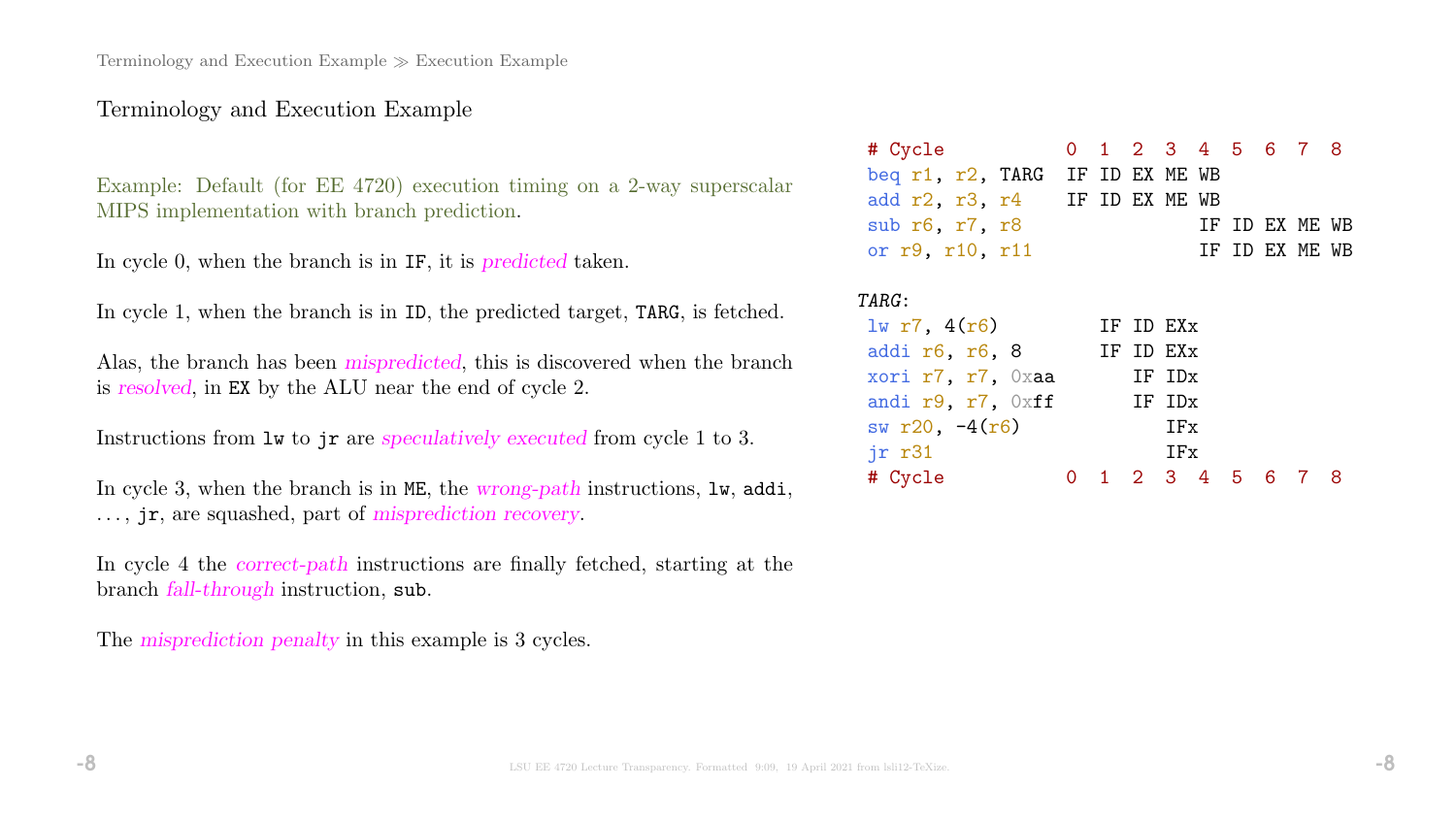Terminology and Execution Example  $\gg$  Branch Prediction Terminology

### Branch Prediction Terminology

Outcome: [of a branch instruction execution]. Whether the branch is taken or not taken.

#### Fall-Through Instruction: [of a branch]

For ISAs without branch delay slots, the instruction after the branch; for ISAs with a delay slot, the instruction after the branch's delay slot instruction.

### T:

A taken branch. Used in diagrams to show branch outcomes.

#### N:

A branch that is not taken. Used in diagrams to show branch outcomes.

#### Prediction:

A direction determined by a branch direction predictor or a target determined by a target predictor.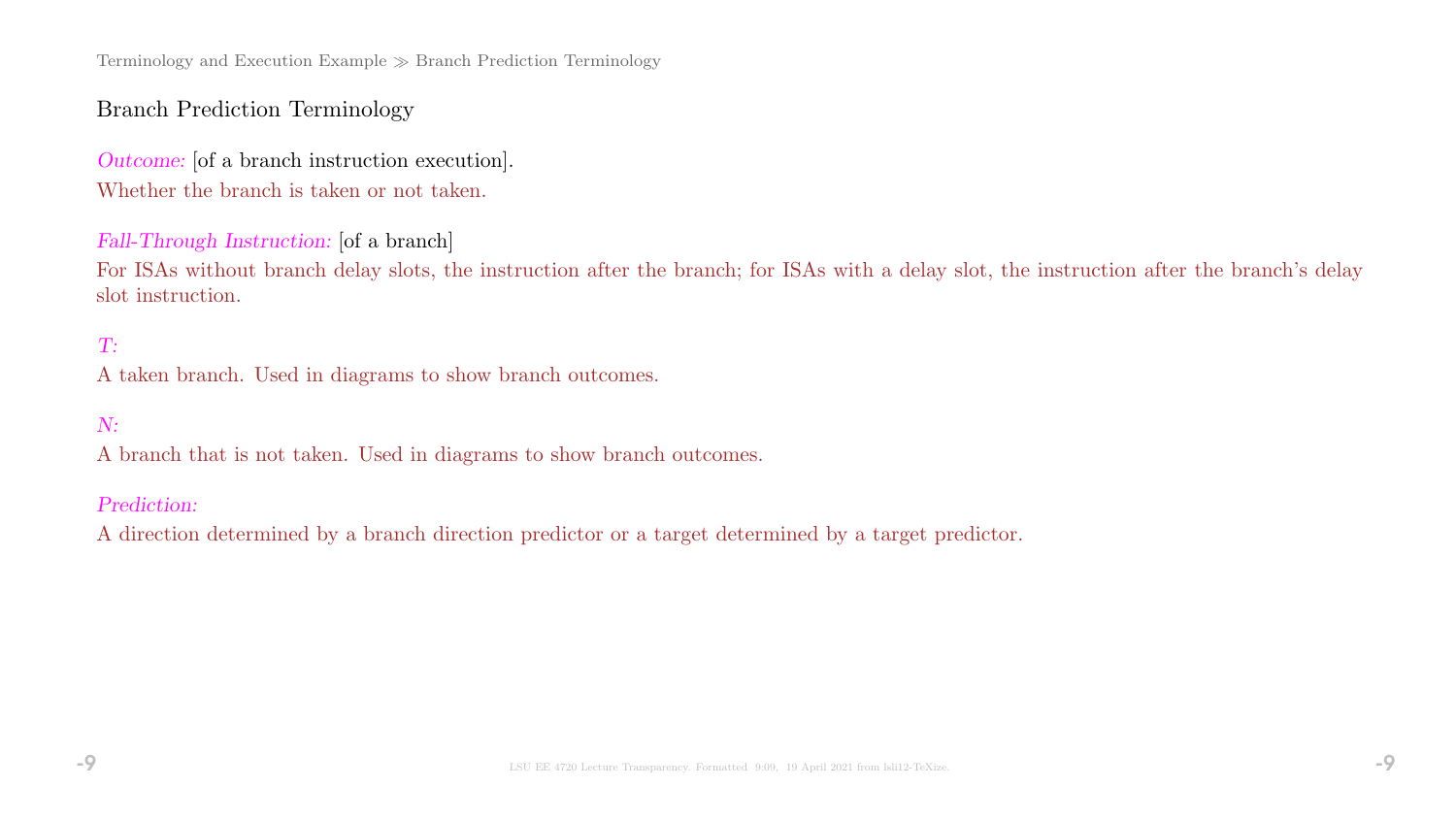Terminology and Execution Example  $\gg$  Branch Prediction Terminology

# Resolve: [a branch].

To determine whether a branch is taken and if so, to which address.

In our default MIPS without prediction branches resolved in ID.

In our default MIPS with prediction branches resolved at the end of EX.

#### Misprediction:

An incorrect prediction.

#### Wrong-Path Instructions:

Instructions fetched due to a misprediction. These instructions can start at the target (when the branch is predicted taken) or at the fall-through when predicted not taken.

Wrong-path instructions must not be allowed to finish.

#### Correct-Path Instructions:

Instructions fetched based on the correct outcome of the branch, starting either at the target or fall-through.

## Prediction Accuracy: [of a prediction scheme].

The number of correct predictions divided by the number of predictions.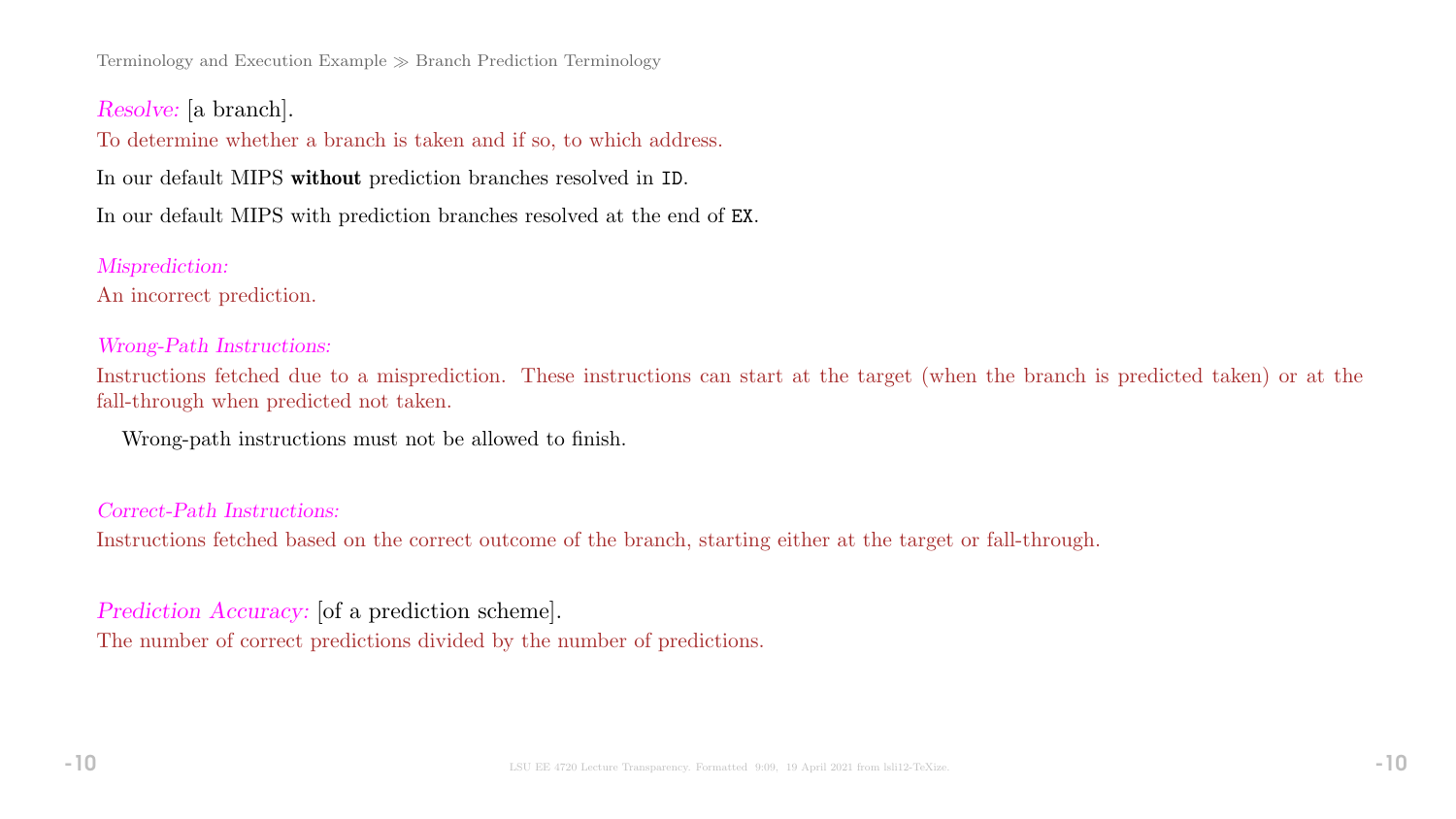Terminology and Execution Example  $\gg$  Branch Prediction Terminology

### Speculative Execution:

The execution of instructions which may not be on the correct program path (due to a predicted CTI) or which may not be correct for other reasons (such as load/store dependence prediction [a topic that is usually not covered in this class]).

#### Misprediction Recovery:

Undoing the effect of speculatively executed instructions . . .

. . . and re-starting instruction fetch at the correct address.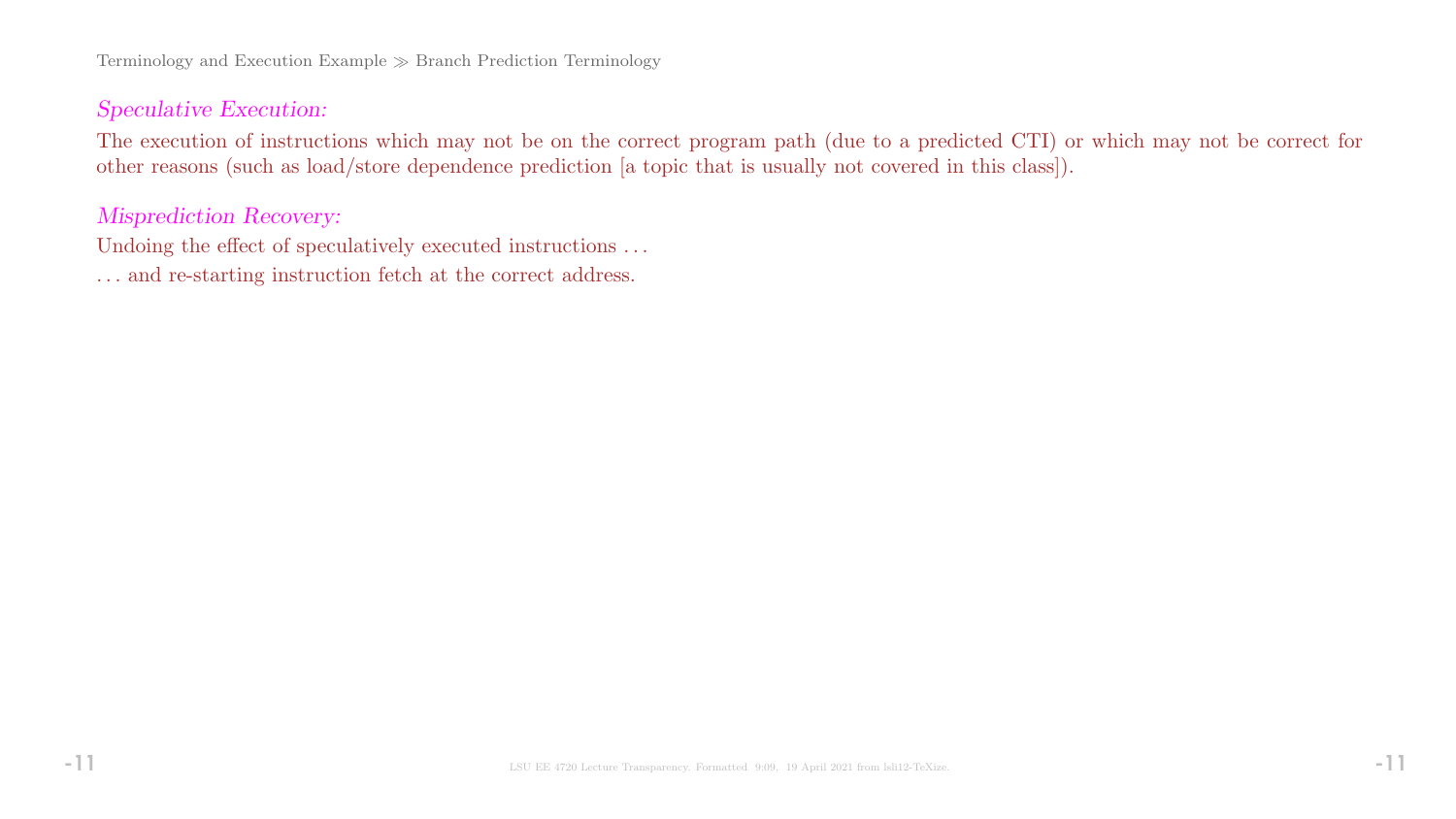## Hardware Overview

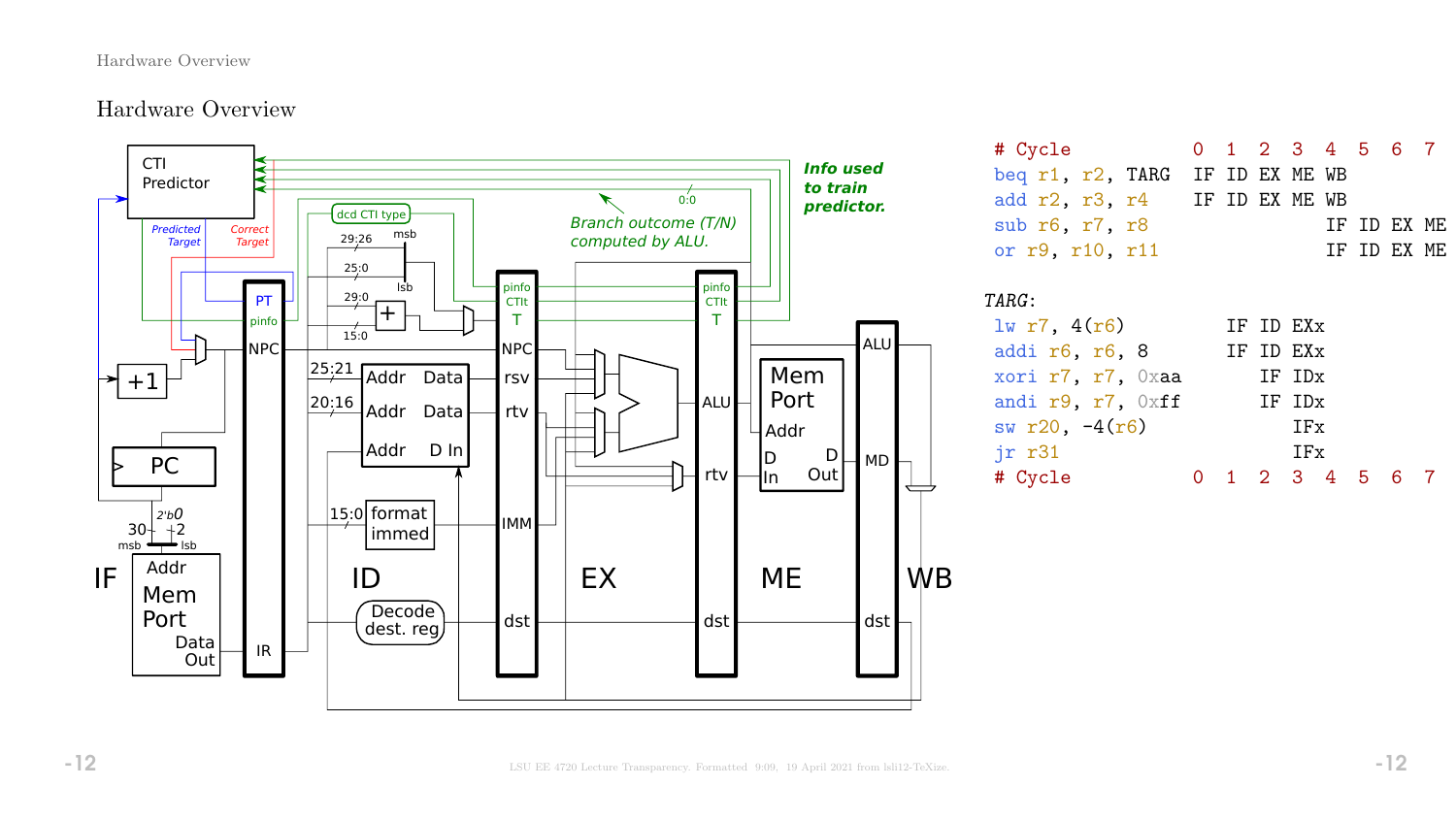# Bimodal Branch Predictor

## Bimodal Branch Predictor:

A branch direction predictor that associates a 2-bit counter (just a 2-bit unsigned integer) with each branch. The counter is incremented when the branch is taken and decremented when the branch is not taken. The branch is predicted taken if the counter value is 2 or 3.

Example of 2-Bit Counter Used for Four-Iteration Loop

In diagram below initial counter value assumed to be zero.

| # Counter:                                             |         | 0 1 2 3 2 3 3 3 2 3 3 3 2 3 3 3 2 |  |                                                                                                                                                                                                                                                                                                  |  |  |  |  |
|--------------------------------------------------------|---------|-----------------------------------|--|--------------------------------------------------------------------------------------------------------------------------------------------------------------------------------------------------------------------------------------------------------------------------------------------------|--|--|--|--|
| beg $r1$ , $r2$ , TARG T T T N T T T N T T T N T T T N |         |                                   |  |                                                                                                                                                                                                                                                                                                  |  |  |  |  |
| # Prediction                                           |         | nnt t t t t t t t t t t t t       |  |                                                                                                                                                                                                                                                                                                  |  |  |  |  |
| # Outcome:                                             | $X$ $X$ |                                   |  | $\mathbf{X}$ and $\mathbf{X}$ and $\mathbf{X}$ and $\mathbf{X}$ and $\mathbf{X}$ and $\mathbf{X}$ and $\mathbf{X}$ and $\mathbf{X}$ and $\mathbf{X}$ and $\mathbf{X}$ and $\mathbf{X}$ and $\mathbf{X}$ and $\mathbf{X}$ and $\mathbf{X}$ and $\mathbf{X}$ and $\mathbf{X}$ and $\mathbf{X}$ and |  |  |  |  |

Prediction Accuracy:  $\frac{3}{4}$ , based on repeating pattern.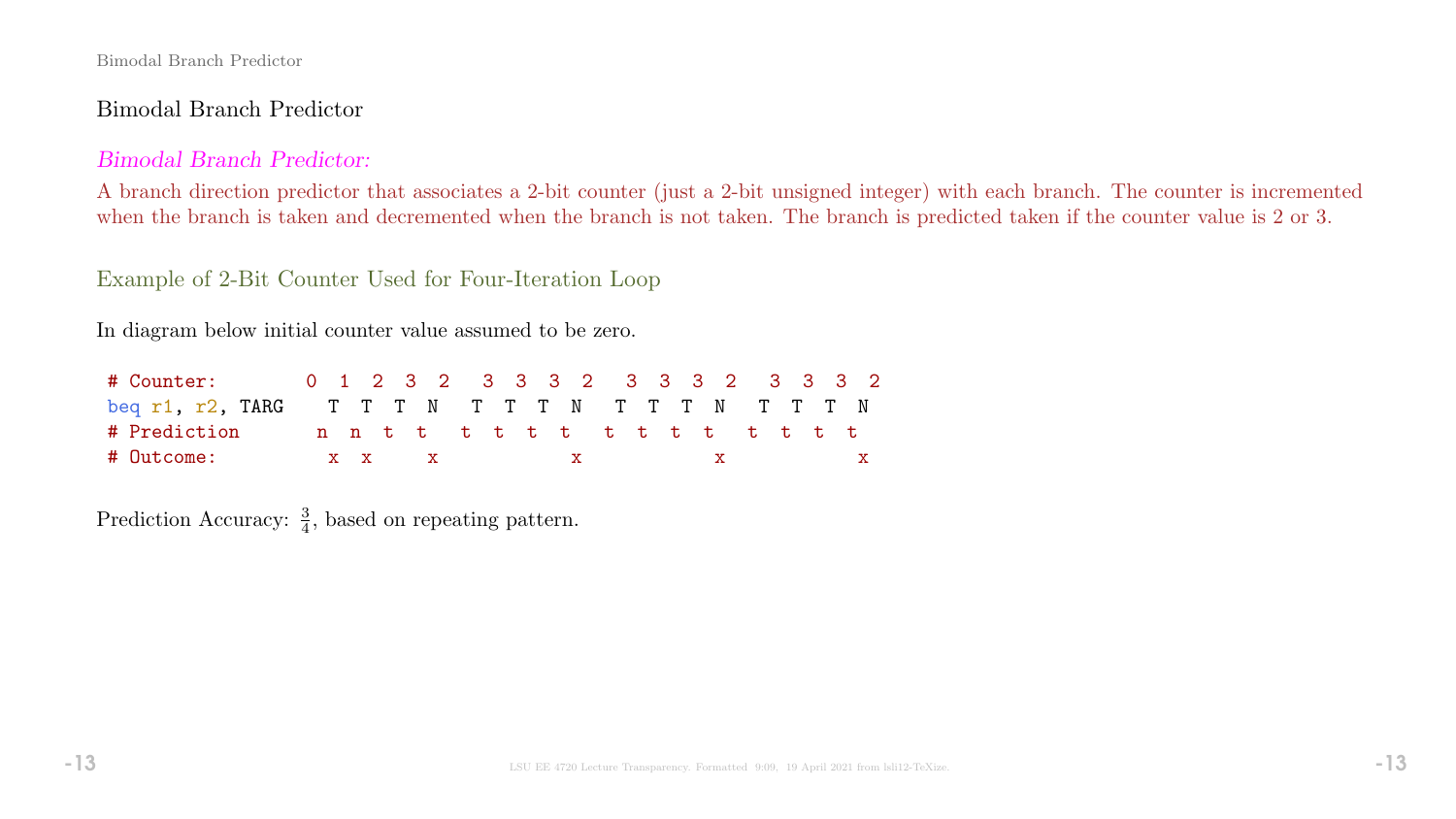Bimodal Branch Predictor  $\gg$  Characteristics:

# Bimodal Branch Predictor

Characteristics:

Low cost.

Used in many 20th century processors.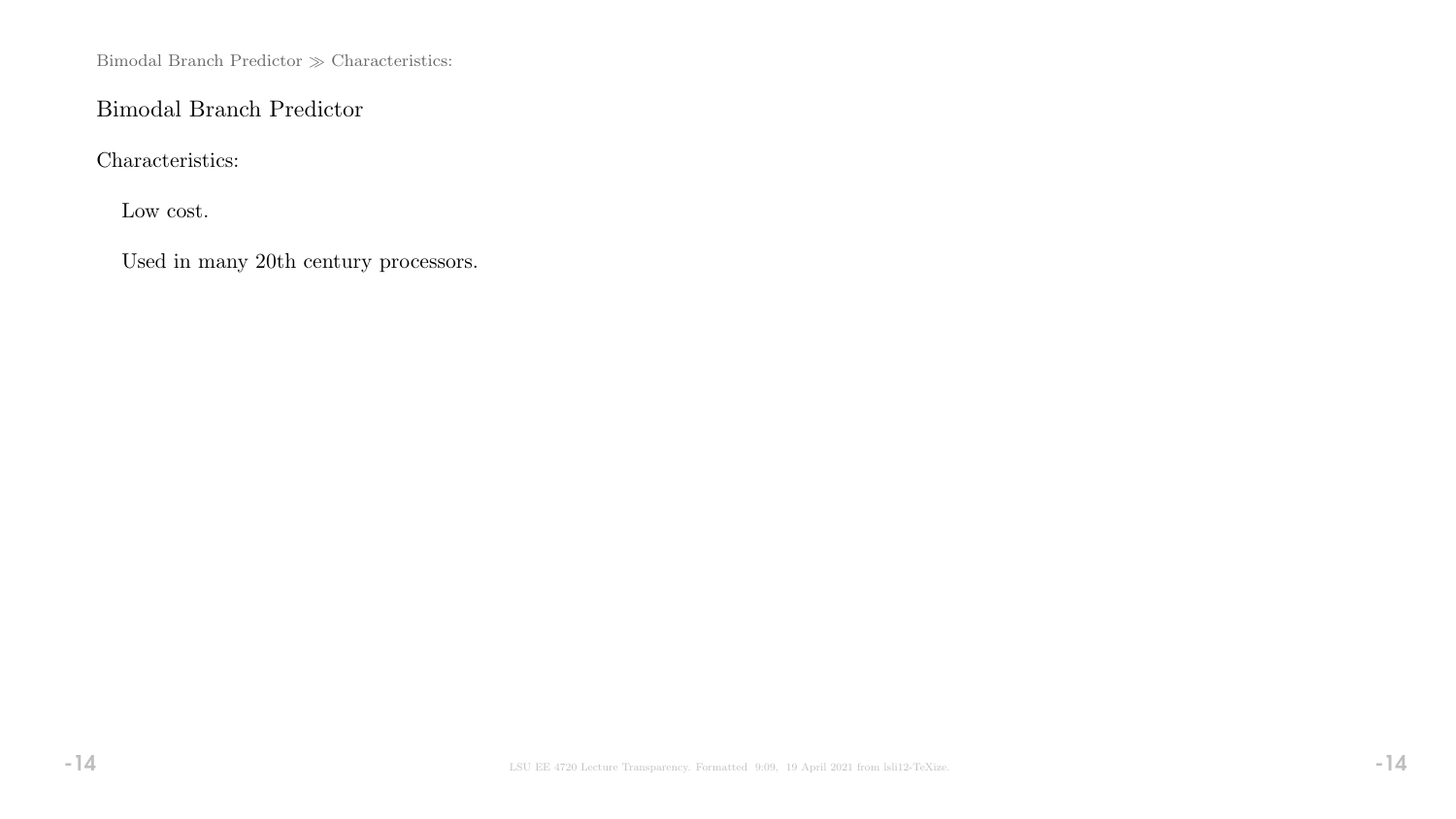Bimodal Branch Predictor Bimodal Branch Predictor Idea

#### Bimodal Branch Predictor Idea

Idea: maintain a branch history for each branch instruction.

Branch History: Information about past behavior of the branch.

Branch histories stored in a branch history table (BHT).

Often, branch history is sort of number of times branch taken. . . . . . minus number of times not taken.

Other types of history possible.

Branch history read to make a prediction.

Branch history updated when branch outcome known.

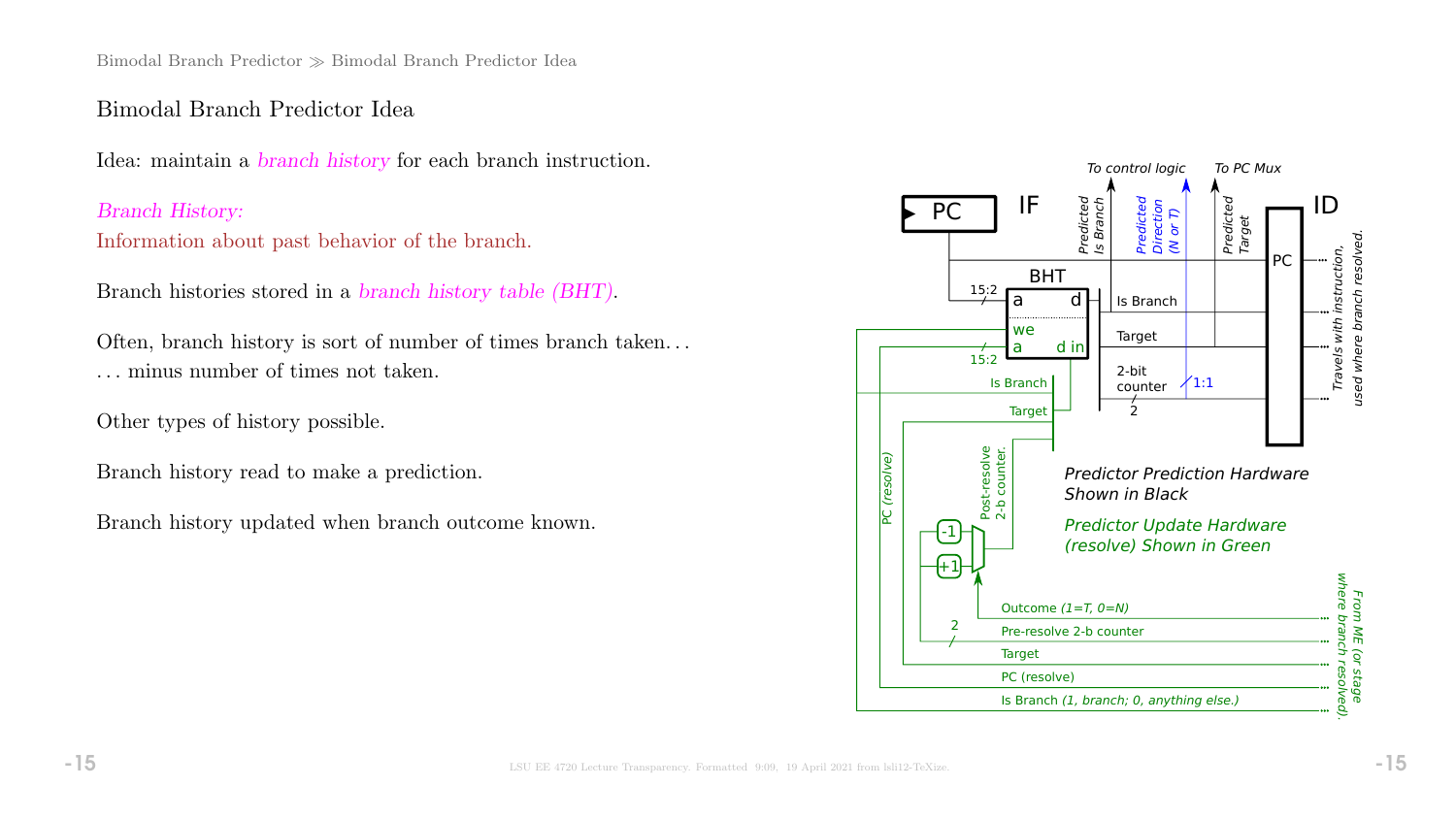Bimodal Branch Predictor  $\gg$  Branch History Counter

### Branch History Counter

### Branch History Counter and Two-Bit Counter

If a counter used, branch history incremented when branch taken. . . . . . and decremented when branch not taken.

Symbol *n* denotes number of bits for branch history.

To save space and for performance reasons . . . ... branch history limited to a few bits, usually  $n = 2$ .

Branch history updated using a saturating counter.

A saturating counter is an arithmetic unit that can add or subtract one . . . ... in which  $x + 1 \to x + 1$  for  $x \in [0, 2^n - 2]$  ...  $\ldots$   $x-1 \to x-1$  for  $x \in [1, 2^n-1] \ldots$  $\ldots (2^n - 1) + 1 \rightarrow 2^n - 1 \ldots$  $\ldots$  and  $0 - 1 \rightarrow 0$ .

For an *n*-bit counter, predict taken if counter  $\geq 2^{n-1}$ .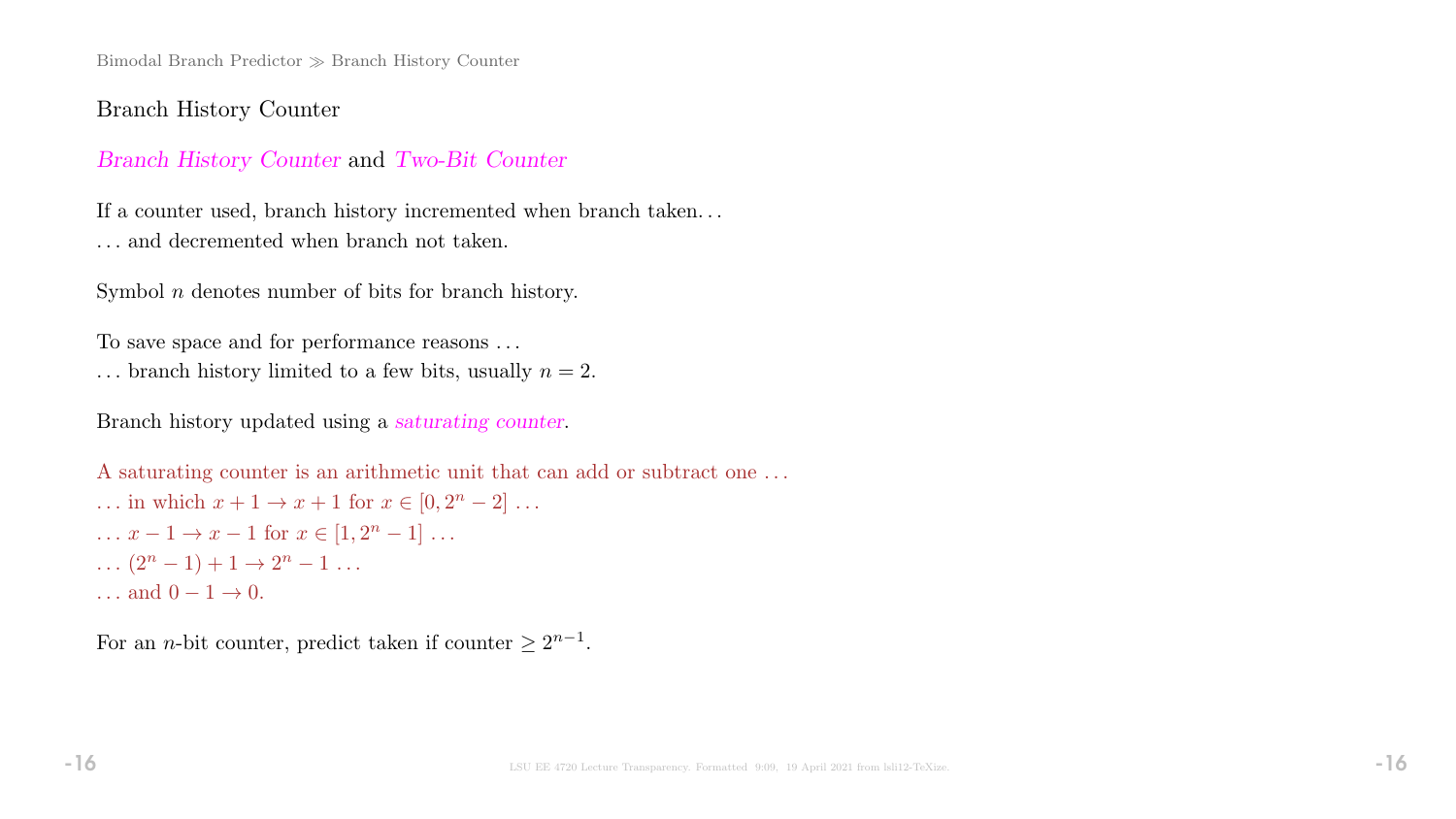Bimodal Branch Predictor  $\gg$  Branch History (2-Bit) Counter Example

Branch History (2-Bit) Counter Example

Example of 2-Bit Counter Used for Four-Iteration Loop

In diagram below initial counter value assumed to be zero.

| # Counter:                                       | 0 1 2 3 2 3 3 3 2 3 3 3 2 3 3 3 2 |  |  |  |  |  |  |                             |  |  |  |
|--------------------------------------------------|-----------------------------------|--|--|--|--|--|--|-----------------------------|--|--|--|
| beg r1, r2, TARG T T T N T T T N T T T N T T T N |                                   |  |  |  |  |  |  |                             |  |  |  |
| # Prediction                                     |                                   |  |  |  |  |  |  | nnt t t t t t t t t t t t t |  |  |  |
| # Outcome:                                       |                                   |  |  |  |  |  |  |                             |  |  |  |

Prediction Accuracy:  $\frac{3}{4}$ , based on repeating pattern.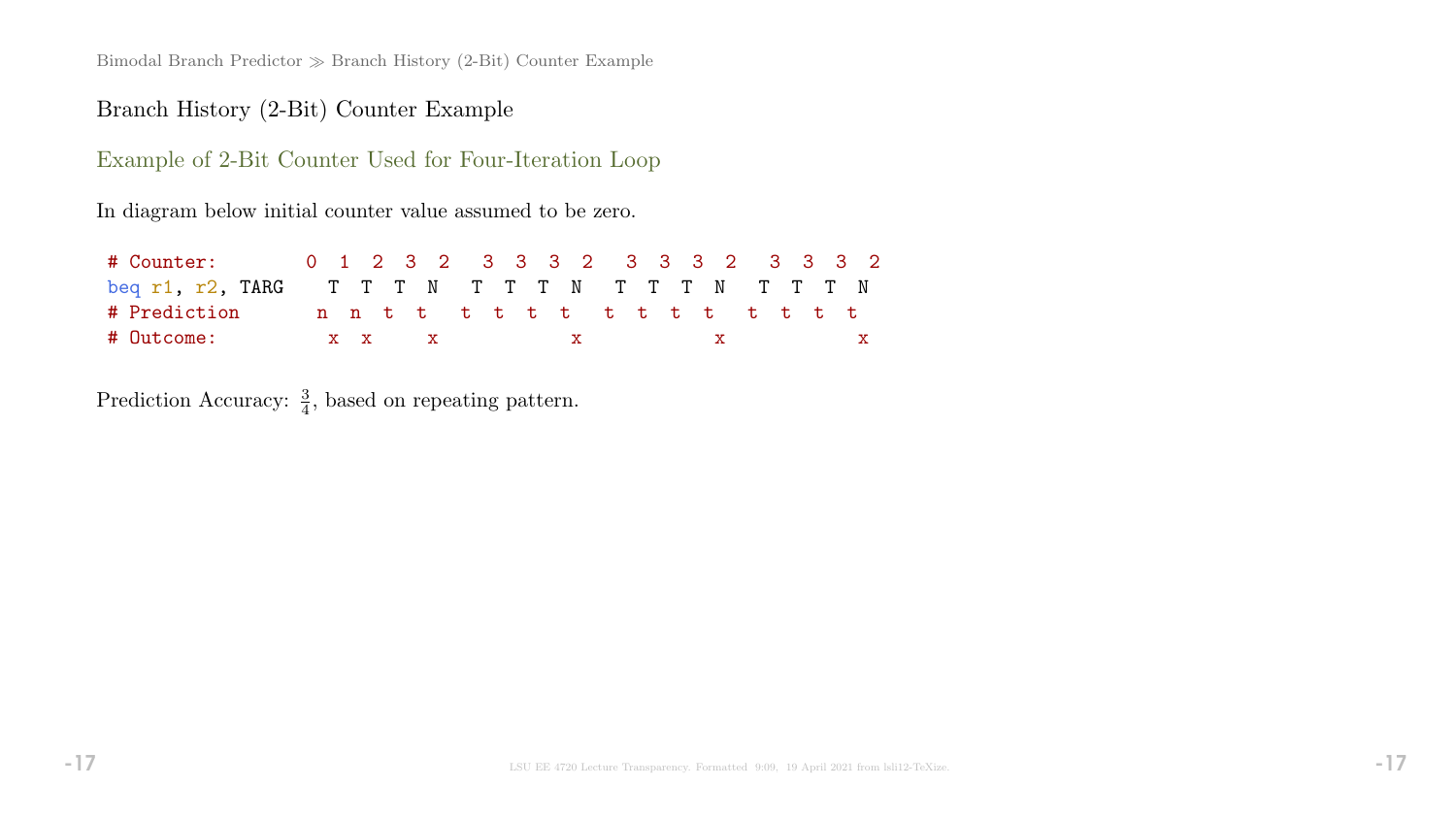Bimodal Branch Predictor  $\gg$  Predictor Hardware

Predictor Hardware

Bimodal aka One-Level Branch Predictor Hardware

Illustrated for 5-stage MIPS implementation.

Branch Prediction Steps

1: Predict.

Read branch history, available in IF.

2: Resolve (Determine Branch Outcome)

Execute predicted branch in usual way.

3: Recover (If necessary.)

Undo effect of speculatively executing instructions, start fetching from correct path.

4: Update Branch History

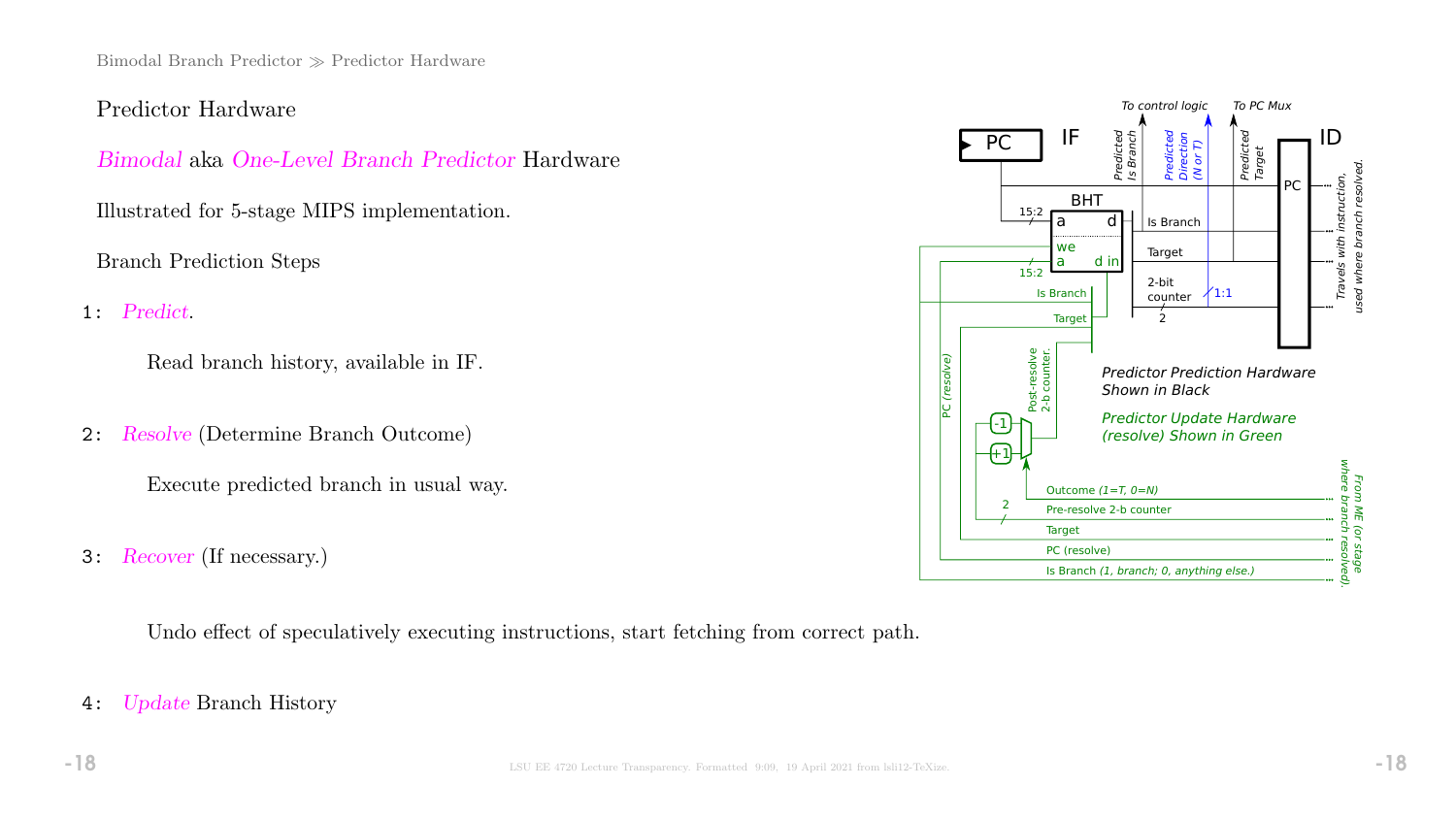Bimodal Branch Predictor  $\gg$  Predictor Hardware  $\gg$  Branch History Table

## Branch History Table

Branch History Table

Stores info about each branch.

Used in all branch predictors, the info varies based on predictor type.

Implemented using a memory device.

Address (called index) is hash of branch address (PC).

For  $2^m$ -entry BHT, hash is m lowest bits of branch PC skipping alignment.

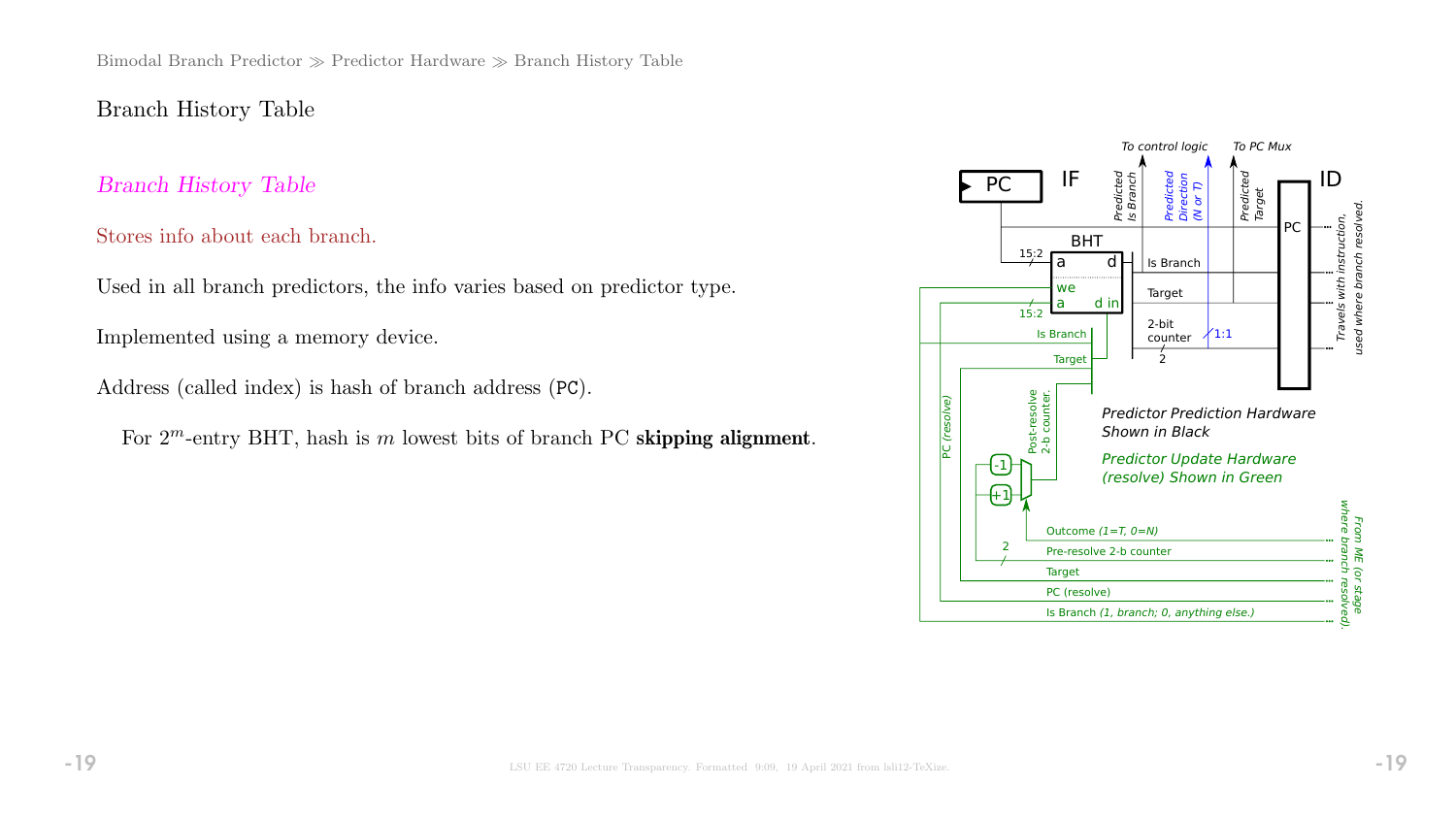Bimodal Branch Predictor  $\gg$  Predictor Hardware  $\gg$  Output of BHT

Output of BHT

CTI Type, indicating whether insn is a branch, jump, etc.

Note: CTI, Control Transfer Instruction, is any instruction that causes execution to go somewhere else, such as a branch, jump, or trap.

Target Address, the address to go to if CTI taken.

Two-Bit Counter, bias in taken direction.

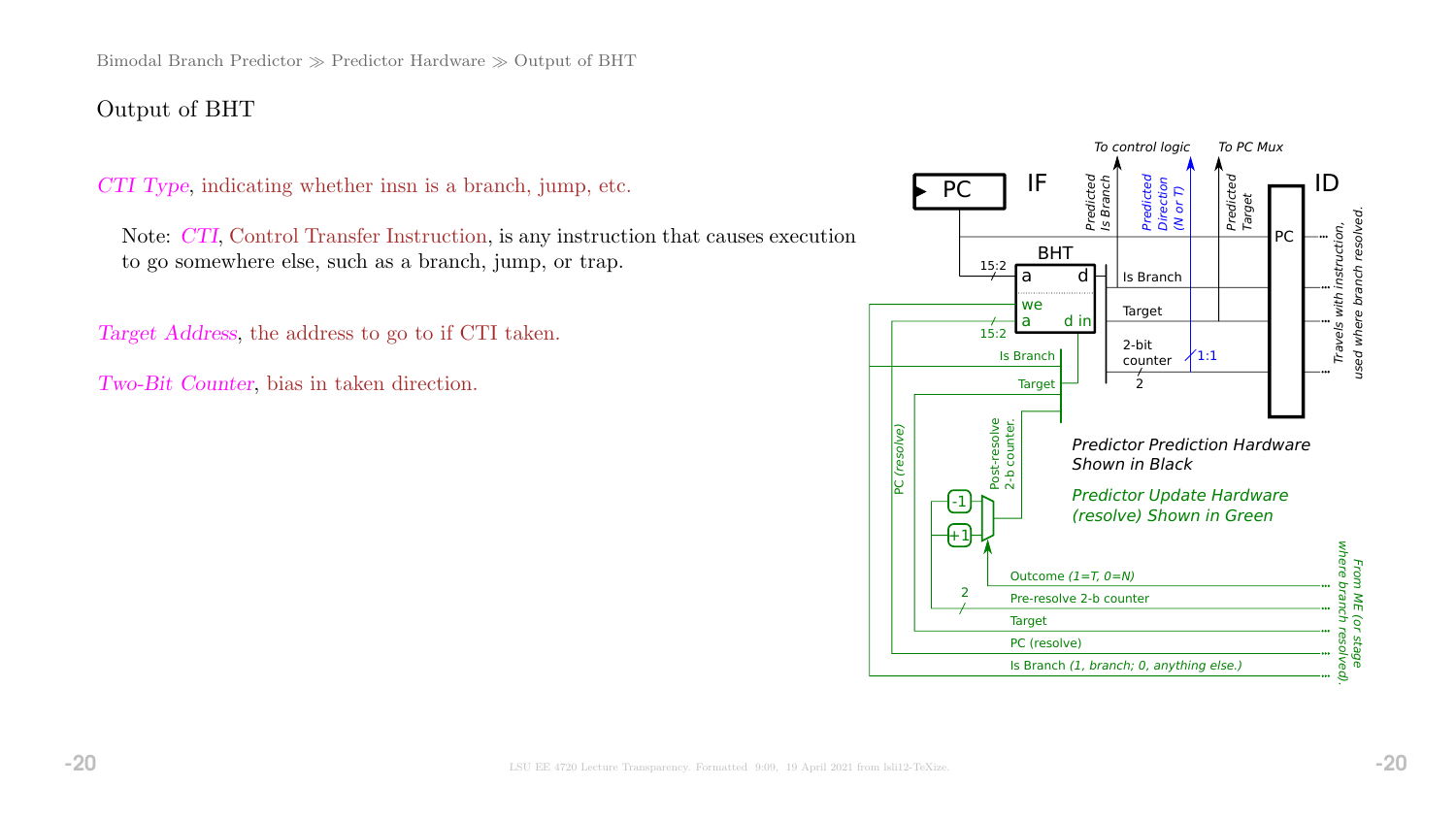Separate Target and History Tables

Use separate tables for 2-bit counter (BHT) and other info (BTB).

Use a tag to detect some collisions.

Finish!

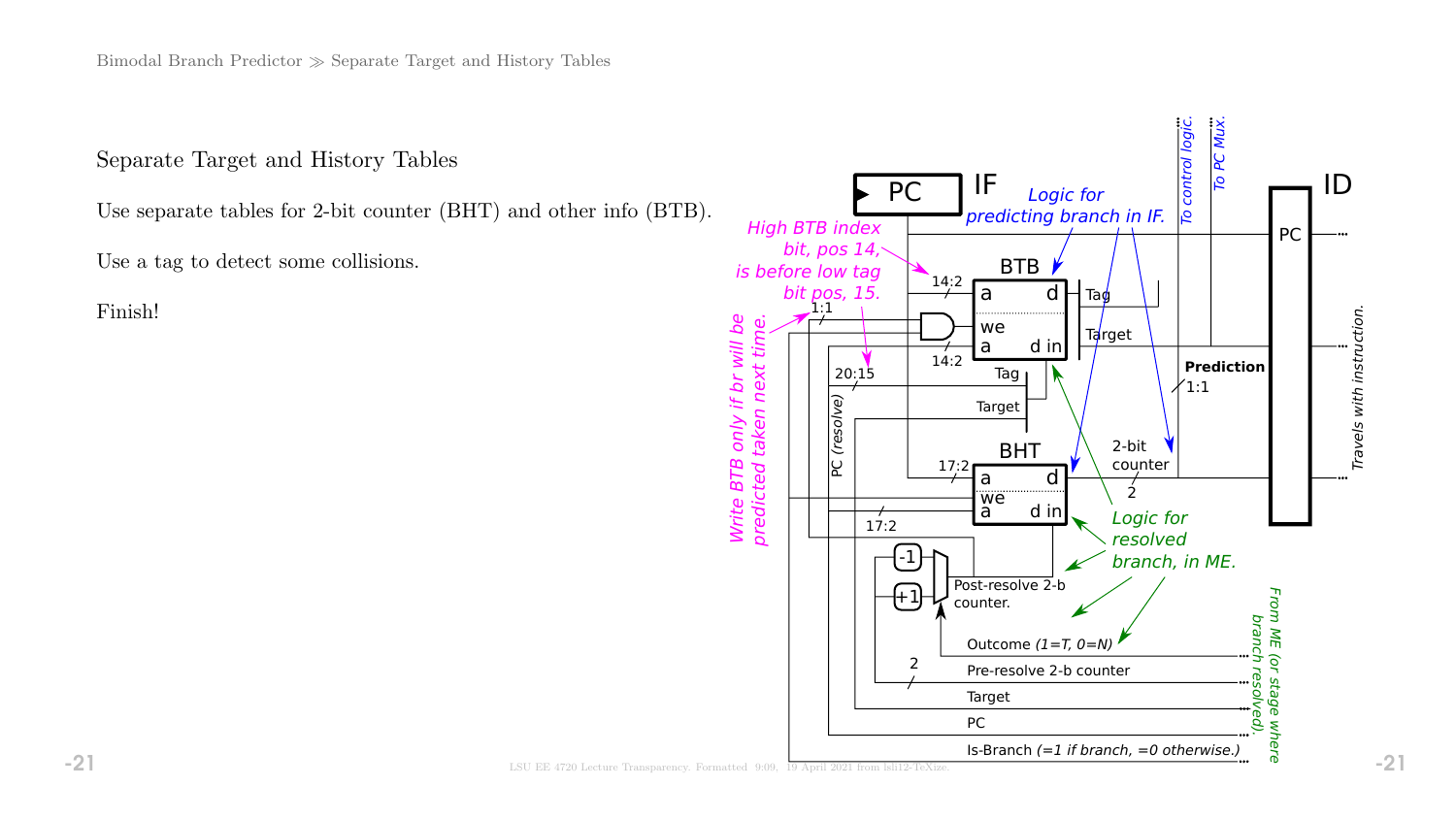Sample Local Histories

Outcomes for individual branches, categorized by pattern, sorted by frequency.

Branches running TEX text formatter compiled for SPARC (Solaris).

|    |                  |        |      |  |                         | Arbitrary, pat 60288, br732164, 0.7743 0.7170 0.7199 (0.19675) |                |
|----|------------------|--------|------|--|-------------------------|----------------------------------------------------------------|----------------|
|    |                  |        |      |  |                         | % Patterns # Branches gshre local corr Local History           |                |
| 0: | fe7f             | 0.0004 | 1397 |  | $0.912$ $0.916$ $0.896$ | TTTTTTTNNTTTTTTTT                                              | - 0            |
| 1: | ff3f             | 0.0004 | 1323 |  | $0.924$ 0.909 0.900     | TTTTTTNNTTTTTTTTTTTT                                           | $\Omega$       |
| 2: | $f$ c $f$ f $\,$ | 0.0004 | 1317 |  | $0.949$ 0.939 0.948     | TTTTTTTTNNTTTTTTT                                              | $\Omega$       |
| 3: | ff9f             | 0.0003 | 1245 |  | $0.910$ $0.905$ $0.898$ | TTTTTNNTTTTTTTTTTTTTTT                                         | $\Omega$       |
| 4: | f9ff             | 0.0003 | 1235 |  | $0.955$ 0.950 0.955     | TTTTTTTTTNNTTTTT                                               | $\overline{0}$ |
| 5: | ffcf             | 0.0003 | 1188 |  | $0.926$ $0.921$ $0.923$ | TTTTNNTTTTTTTTTTT                                              | $\Omega$       |
| 6: | 60               | 0.0003 | 1163 |  | $0.873$ $0.829$ $0.854$ | NNNNNTTNNNNNNNNNN                                              | $\Omega$       |
| 7: | 180              | 0.0003 | 1159 |  | $0.955$ $0.914$ $0.926$ | NNNNNNNTTNNNNNNNN                                              | $\overline{0}$ |
| 8: | 300              | 0.0003 | 1158 |  | $0.949$ $0.926$ $0.934$ | NNNNNNNNTTNNNNNNN                                              | $\Omega$       |
| 9: | c <sub>0</sub>   | 0.0003 | 1155 |  | $0.944$ 0.917 0.926     | NNNNNNTTNNNNNNNNN                                              | $\Omega$       |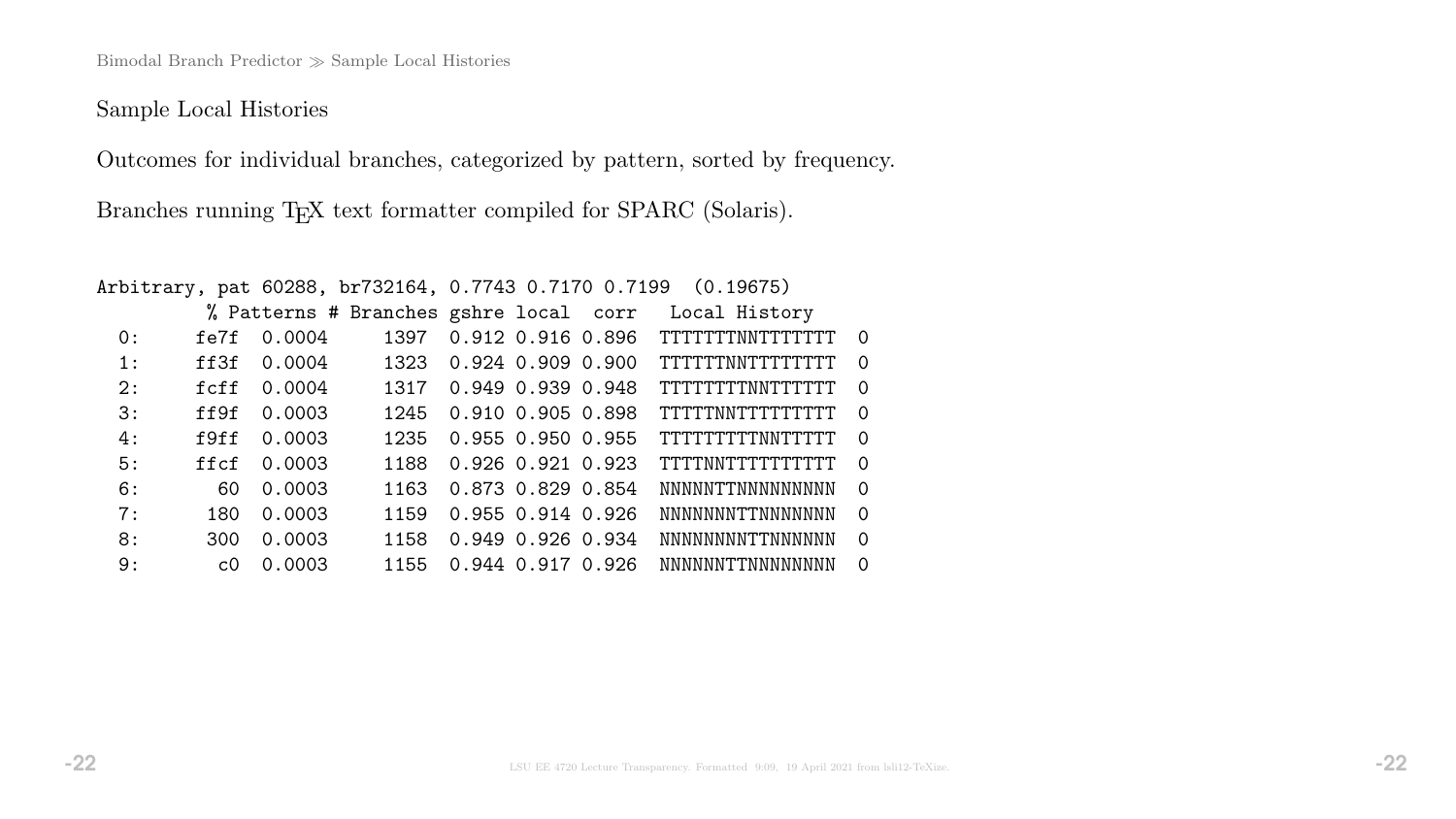|    |                        | Short Loop, pat 124, br |       |                         |                         | 137681, 0.8908 0.9055 0.7441 (0.03700)               |                |
|----|------------------------|-------------------------|-------|-------------------------|-------------------------|------------------------------------------------------|----------------|
|    |                        |                         |       |                         |                         | % Patterns # Branches gshre local corr Local History |                |
| 0: | 5555                   | 0.0040                  | 14753 |                         | $0.987$ $0.981$ $0.912$ | TNTNTNTNTNTNTNTN                                     | $\mathbf{1}$   |
| 1: | aaaa                   | 0.0040                  | 14730 | 0.859 0.978 0.461       |                         | <b>NTNTNTNTNTNTNTNT</b>                              | $\mathbf{1}$   |
| 2: | 9249                   | 0.0022                  | 8062  |                         | 0.997 0.992 0.988       | TNNTNNTNNTNNTNNT                                     | $\mathbf{1}$   |
| 3: | 4924                   | 0.0022                  | 8055  | 0.997 0.998 0.998       |                         | NNTNNTNNTNNTNNTN                                     | $\mathbf{1}$   |
| 4: | 2492                   | 0.0022                  | 8047  | $0.993$ $0.991$ $0.009$ |                         | <b>NTNNTNNTNNTNNTNN</b>                              | $\mathbf{1}$   |
| 5: | db <sub>6</sub> d      | 0.0013                  | 4864  | 0.713 0.915 0.065       |                         | TNTTNTTNTTNTTNTT                                     | $\mathbf{1}$   |
| 6: | b6db                   | 0.0013                  | 4713  | 0.862 0.903 0.926       |                         | TTNTTNTTNTTNTTNT                                     | $\mathbf{1}$   |
| 7: | 6db6                   | 0.0012                  | 4640  | 0.991 0.978 0.970       |                         | <b>NTTNTTNTTNTTNTTN</b>                              | $\mathbf{1}$   |
| 8: | bbbb                   | 0.0008                  | 3061  |                         | 0.896 0.936 0.949       | TTNTTTNTTTNTTTNT                                     | $\mathbf{1}$   |
|    |                        |                         |       |                         |                         |                                                      |                |
|    | Long Loop?, pat 32, br |                         |       |                         |                         | 185795, 0.9170 0.9052 0.9096 (0.04993)               |                |
| 0: | fffe                   | 0.0025                  | 9204  | $0.902$ 0.930 0.913     |                         |                                                      | 2              |
| 1: | 8000                   | 0.0025                  | 9198  | 0.654 0.700 0.705       |                         | NNNNNNNNNNNNNNNT                                     | $\overline{2}$ |
| 2: | 7fff                   | 0.0022                  | 8052  | 0.890 0.817 0.818       |                         | <b>TTTTTTTTTTTTTTTN</b>                              | 2              |
| 3: | ffbf                   | 0.0018                  | 6800  | 0.933 0.908 0.920       |                         |                                                      | $\overline{2}$ |
| 4: | feff                   | 0.0018                  | 6782  | 0.946 0.938 0.942       |                         | TTTTTTTTNTTTTTTTTTTTT                                | $\overline{2}$ |
| 5: | ff7f                   | 0.0018                  | 6778  | 0.949 0.946 0.950       |                         |                                                      | 2              |
| 6: | fdff                   | 0.0018                  | 6738  | 0.947 0.941 0.946       |                         | TTTTTTTTTNTTTTTTT                                    | $\overline{2}$ |
| 7: | $\mathbf{1}$           | 0.0018                  | 6690  | $0.955$ $0.945$ $0.942$ |                         | TNNNNNNNNNNNNNNN                                     | 2              |

8: fffd 0.0018 6667 0.968 0.966 0.967 TNTTTTTTTTTTTTTT 2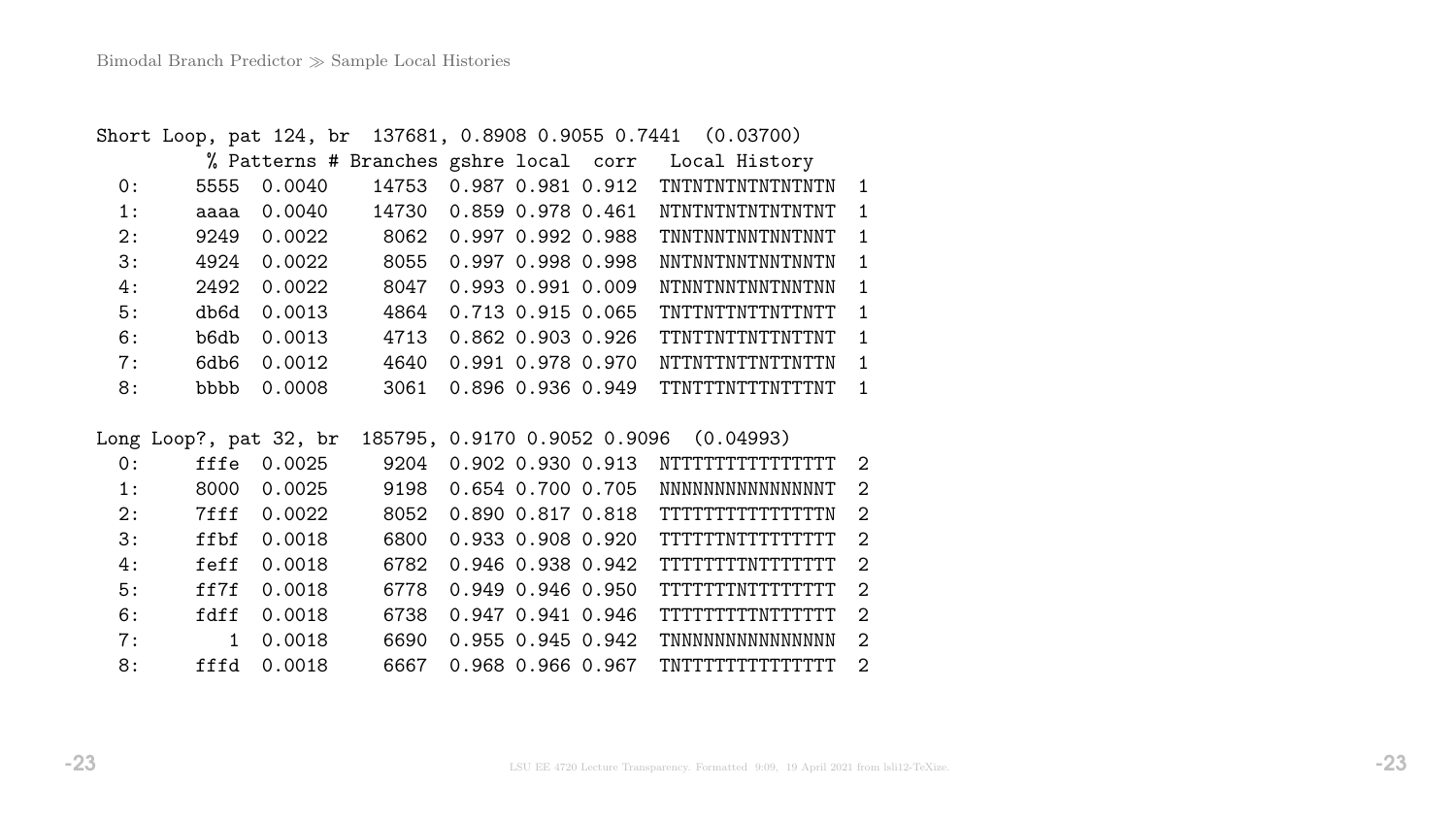|    |      | Phase Change, pat 26, br 48190, 0.8453 0.9040 0.8470 |      |                         |                         | (0.01295)                                            |     |
|----|------|------------------------------------------------------|------|-------------------------|-------------------------|------------------------------------------------------|-----|
|    |      |                                                      |      |                         |                         | % Patterns # Branches gshre local corr Local History |     |
| 0: | c000 | 0.0012                                               | 4554 |                         | 0.653 0.777 0.680       | NNNNNNNNNNNNNNTT                                     | -3  |
| 1: | e000 | 0.0009                                               | 3420 |                         | 0.714 0.859 0.758       | NNNNNNNNNNNNNTTT                                     | -3  |
| 2: | f000 | 0.0008                                               | 2942 |                         | 0.756 0.888 0.788       | NNNNNNNNNNNNTTTT                                     | - 3 |
| 3: | fffc | 0.0008                                               | 2878 | $0.908$ 0.960 0.959     |                         |                                                      | -3  |
| 4: | f800 | 0.0007                                               | 2642 | 0.786 0.917 0.827       |                         | NNNNNNNNNNNTTTTT                                     | -3  |
| 5: | 3    | 0.0007                                               | 2572 |                         | $0.968$ 0.952 0.951     | TTNNNNNNNNNNNNNNN                                    | -3  |
| 6: | fc00 | 0.0007                                               | 2435 | 0.815 0.933 0.854       |                         | NNNNNNNNNNTTTTTT                                     | -3  |
| 7: | fe00 | 0.0006                                               | 2225 | 0.836 0.936 0.876       |                         | NNNNNNNNNTTTTTTTT                                    | -3  |
| 8: | ff00 | 0.0006                                               | 2140 |                         | $0.856$ $0.947$ $0.931$ |                                                      | - 3 |
| 9: | ff80 | 0.0006                                               | 2061 | $0.854$ $0.941$ $0.934$ |                         |                                                      | -3  |

|                          |  | One Way, pat 2, br 2617433, 0.9917 0.9934 0.9897 (0.70337)  |  |
|--------------------------|--|-------------------------------------------------------------|--|
| $\left( \cdot \right)$ : |  |                                                             |  |
| $\overline{1}$ :         |  | 0  0.1882  700483  0.988  0.986  0.982  NNNNNNNNNNNNNNNN  4 |  |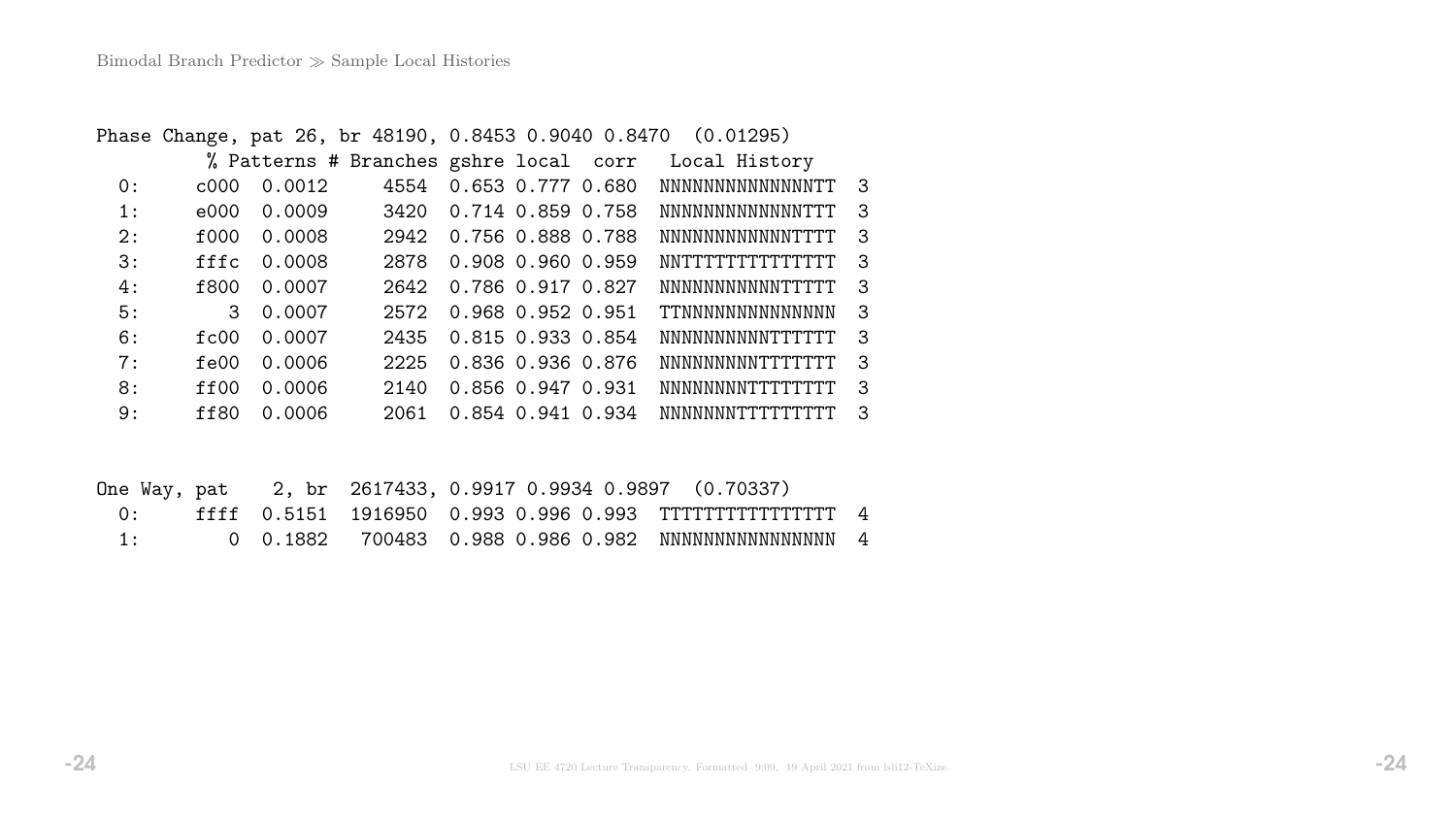Two-Level Correlating Predictors

# Two-Level Correlating Predictors

Idea: Base branch decision on . . .

- $\dots$  the address of the branch instruction (as in the one-level scheme)  $\dots$
- . . . and the most recent branch outcomes.

# History:

The outcome (taken or not taken) of the most recent branches. Usually stored as a bit vector with 1 indicating taken.

# Pattern History Table (PHT):

Memory for 2-bit counters, indexed (addressed) by some combination of history and the branch instruction address.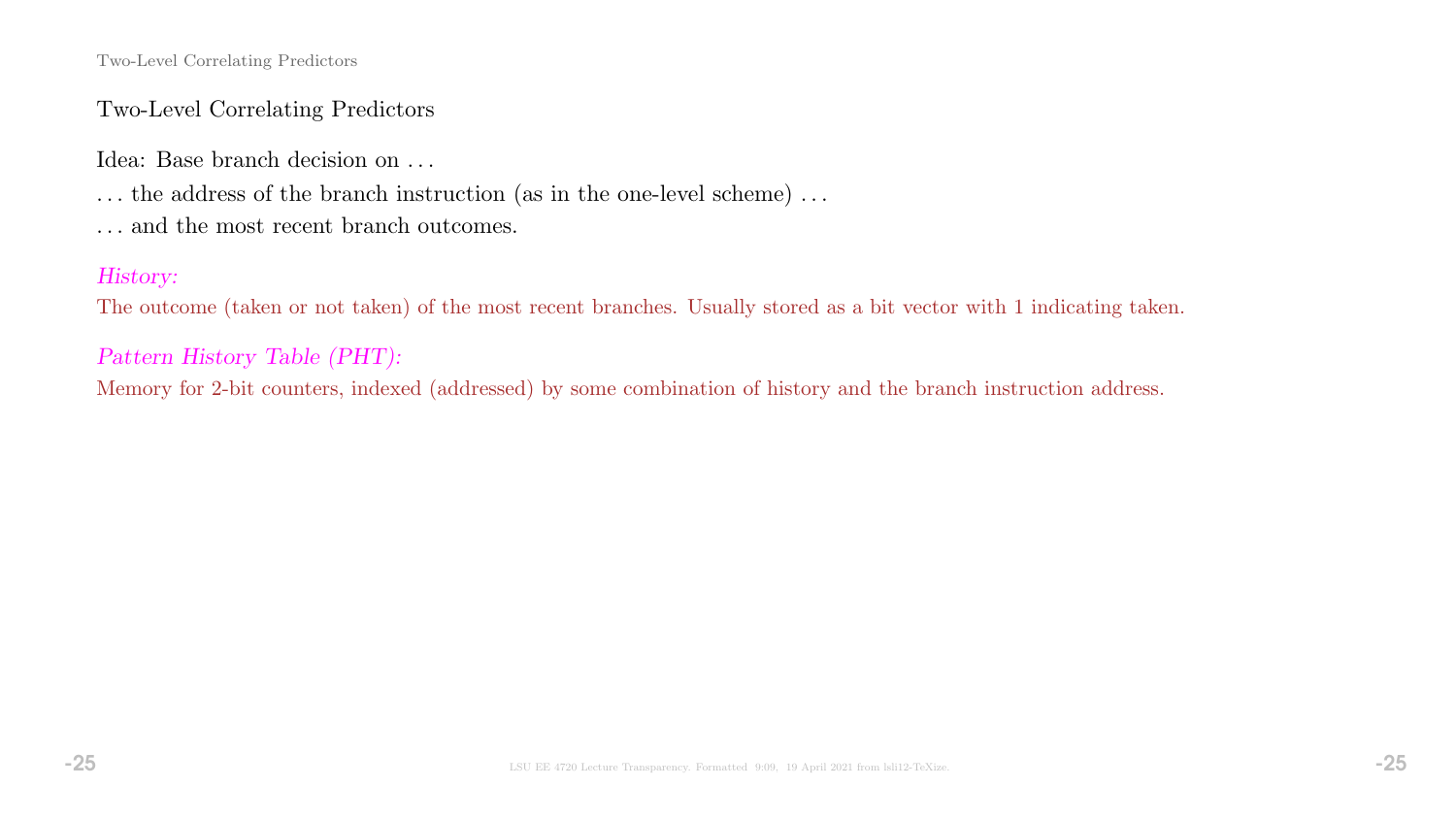Two-Level Correlating Predictors  $\gg$  Common Two-Level Predictors

### Some Types of Two-Level Predictors

Global, a.k.a. GAg.

History is global (same for all branches), stored in a global history register (GHR).

PHT indexed using history only.

#### gshare

History is global (same for all branches), stored in a global history register (GHR).

PHT indexed using history exclusive-ored with branch address.

#### gselect

History is global (same for all branches), stored in a global history register (GHR).

PHT indexed using history concatenated with branch address.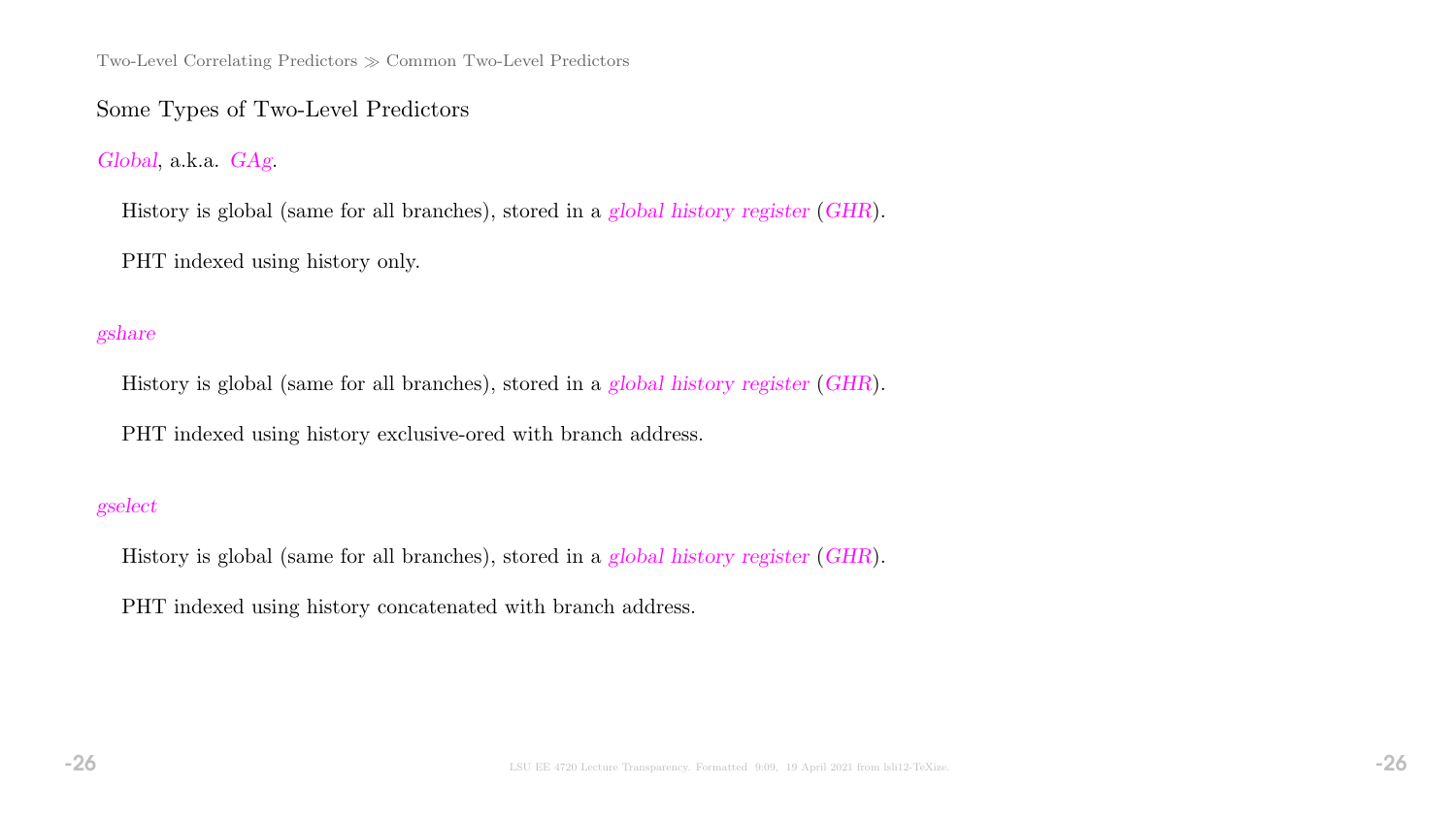Two-Level Correlating Predictors  $\gg$  Common Two-Level Predictors

Local, a.k.a., PAg.

History is local, BHT stores history for each branch.

PHT indexed using history only.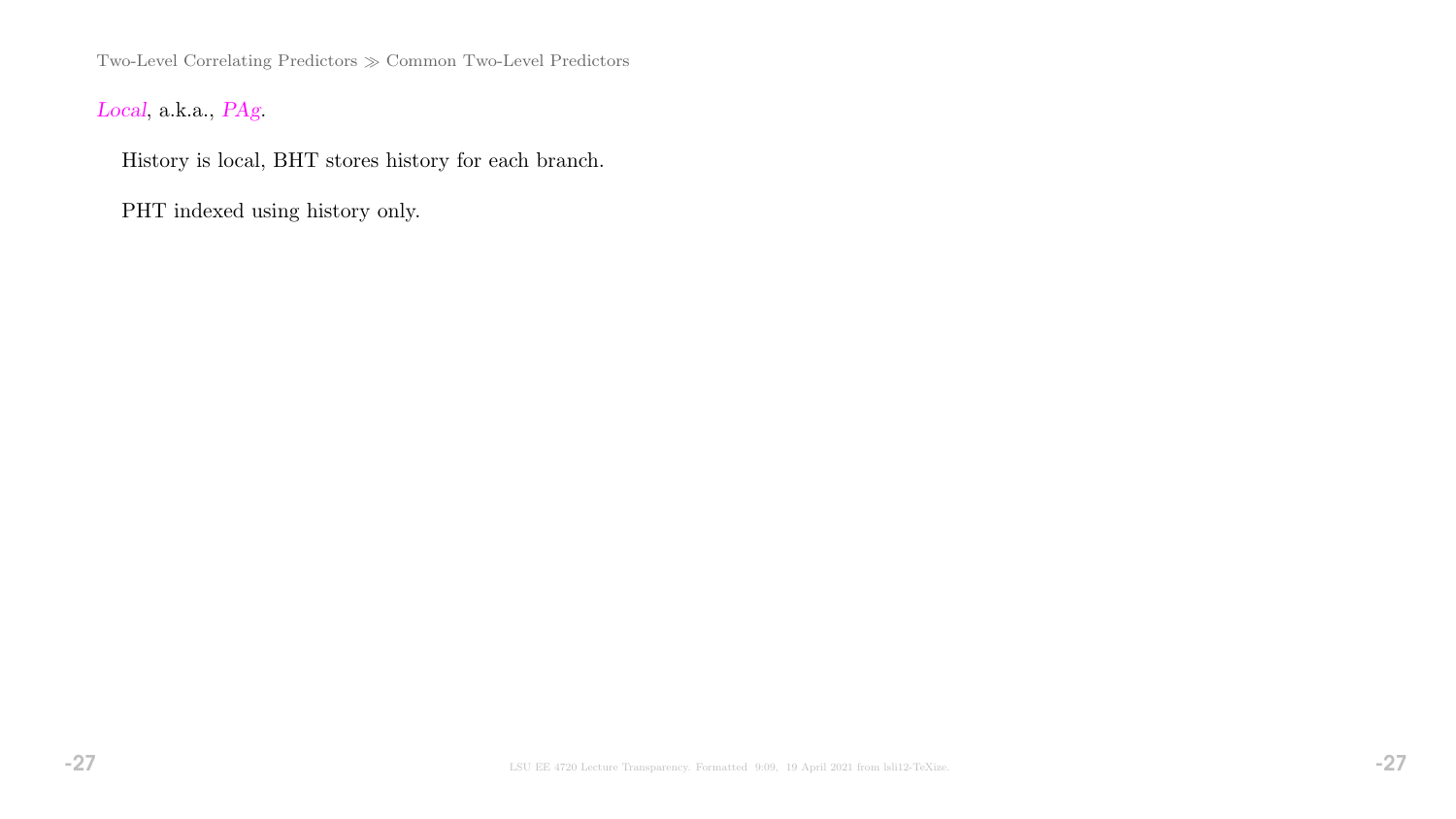Two-Level Correlating Predictors  $\gg$  Local History Predictor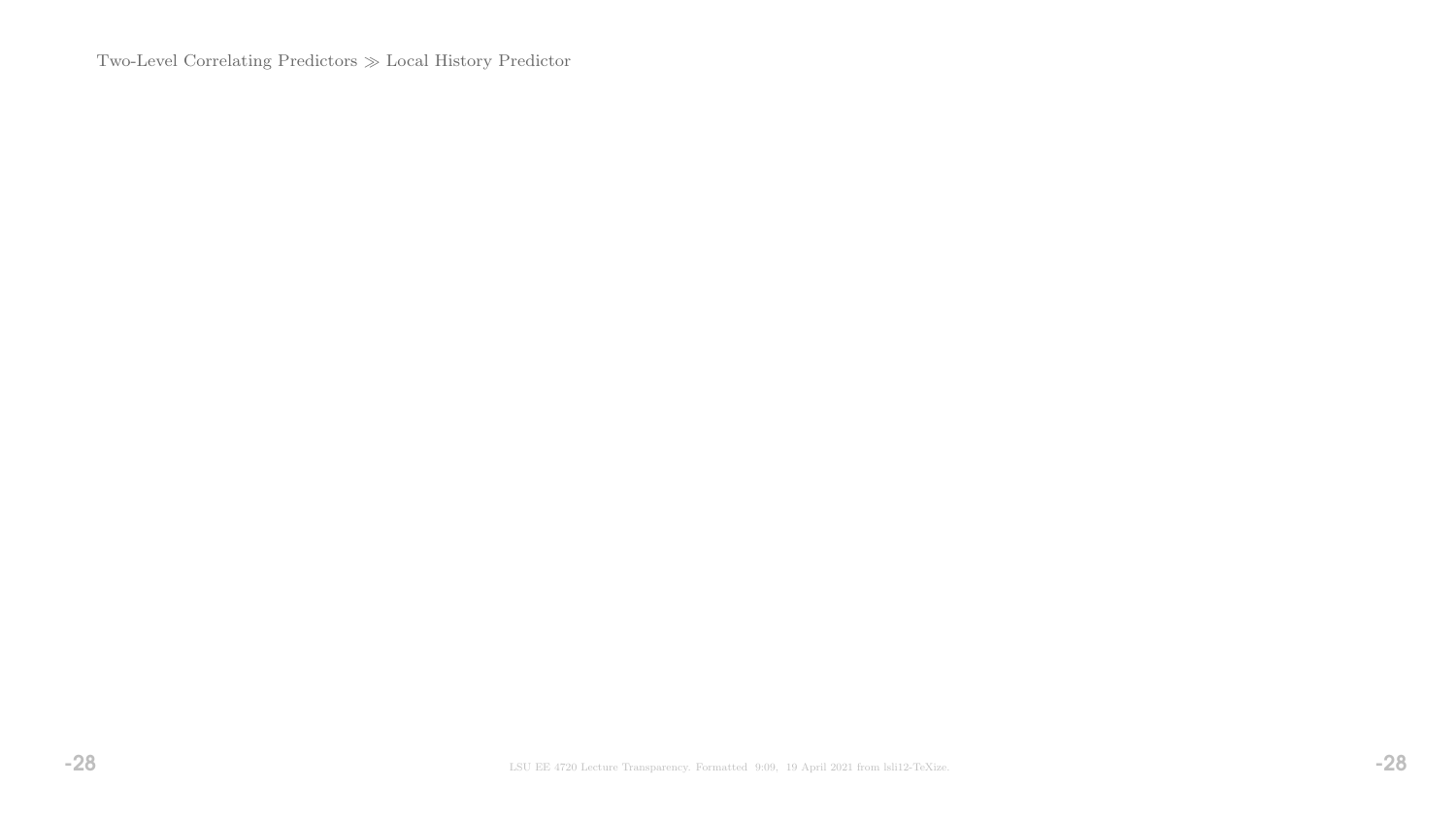### h-Outcome Local History Predictor

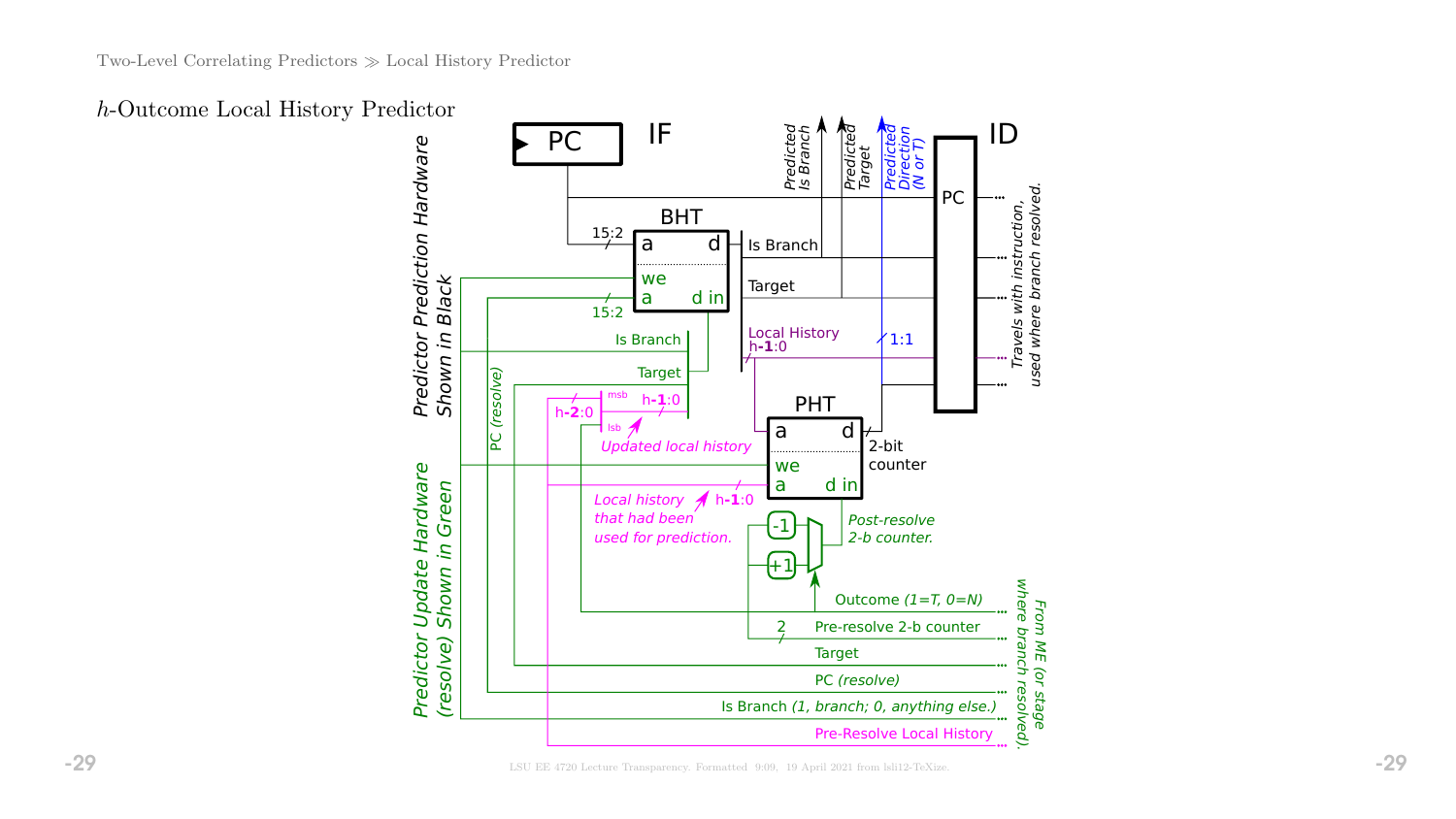## Global Predictor

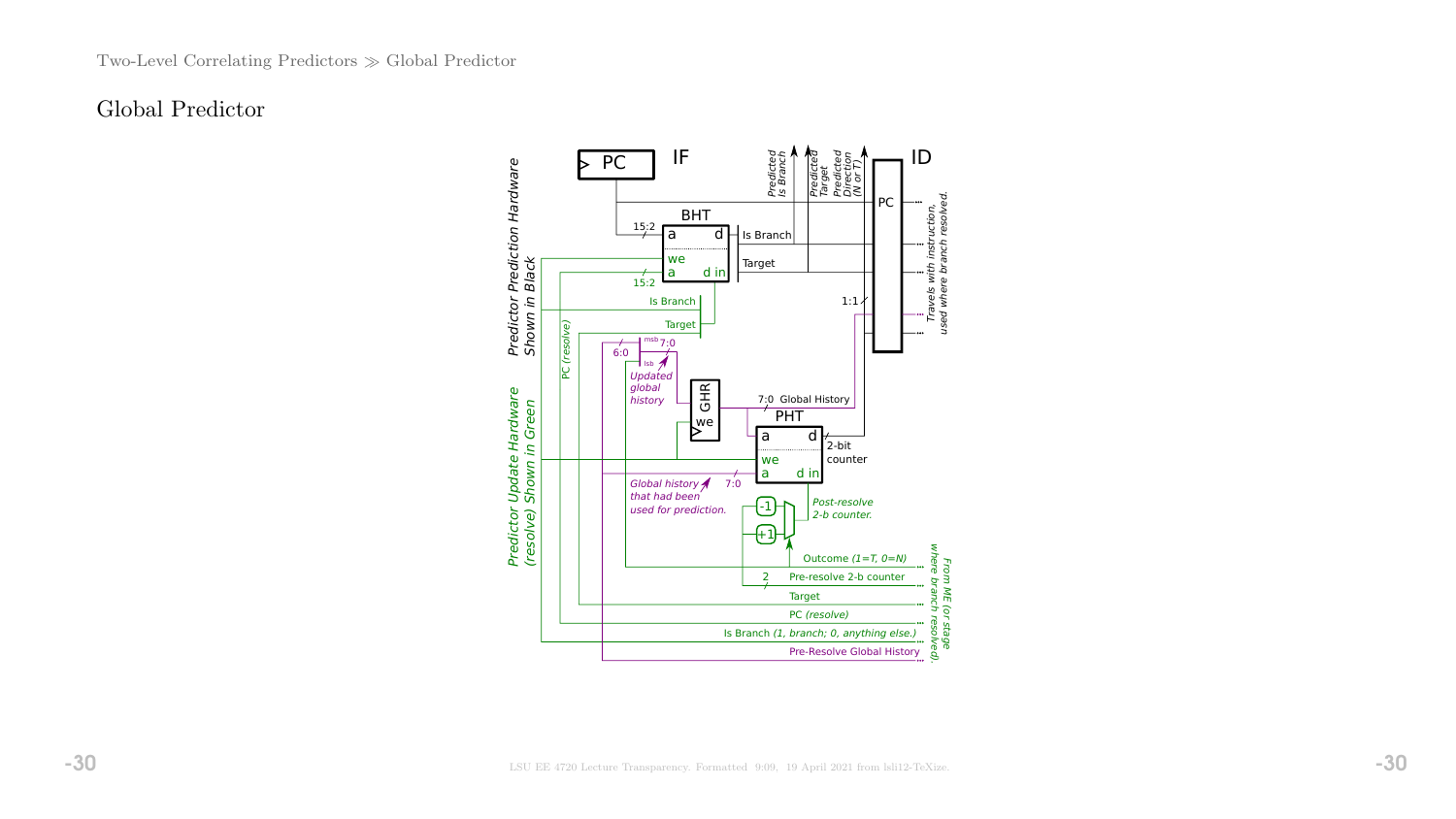Two-Level Correlating Predictors  $\gg$  Global History Example

#### Global History Example

```
# Loop always iterates 4 times.
# Branch below never taken.
bne r2, SKIP N N
add.d f0, f0, f2
SKIP:
addi r1, r0, 4
LOOP:
mul.d f0, f0, f2
bne r1, LOOP T T T N ... T T T N ...
addi r1, r1, -1
# Cycle 10 20 30 40 50 110 120 130 140 150
#
# Global History (m=4), X: depends on earlier branches.
# 10 XXXN Human would predict taken.
# 20 XXNT Human would predict taken.
# 30 XNTT Human would predict taken.
# 40 NTTT Human would predict not taken.
# 50 TTTN
```